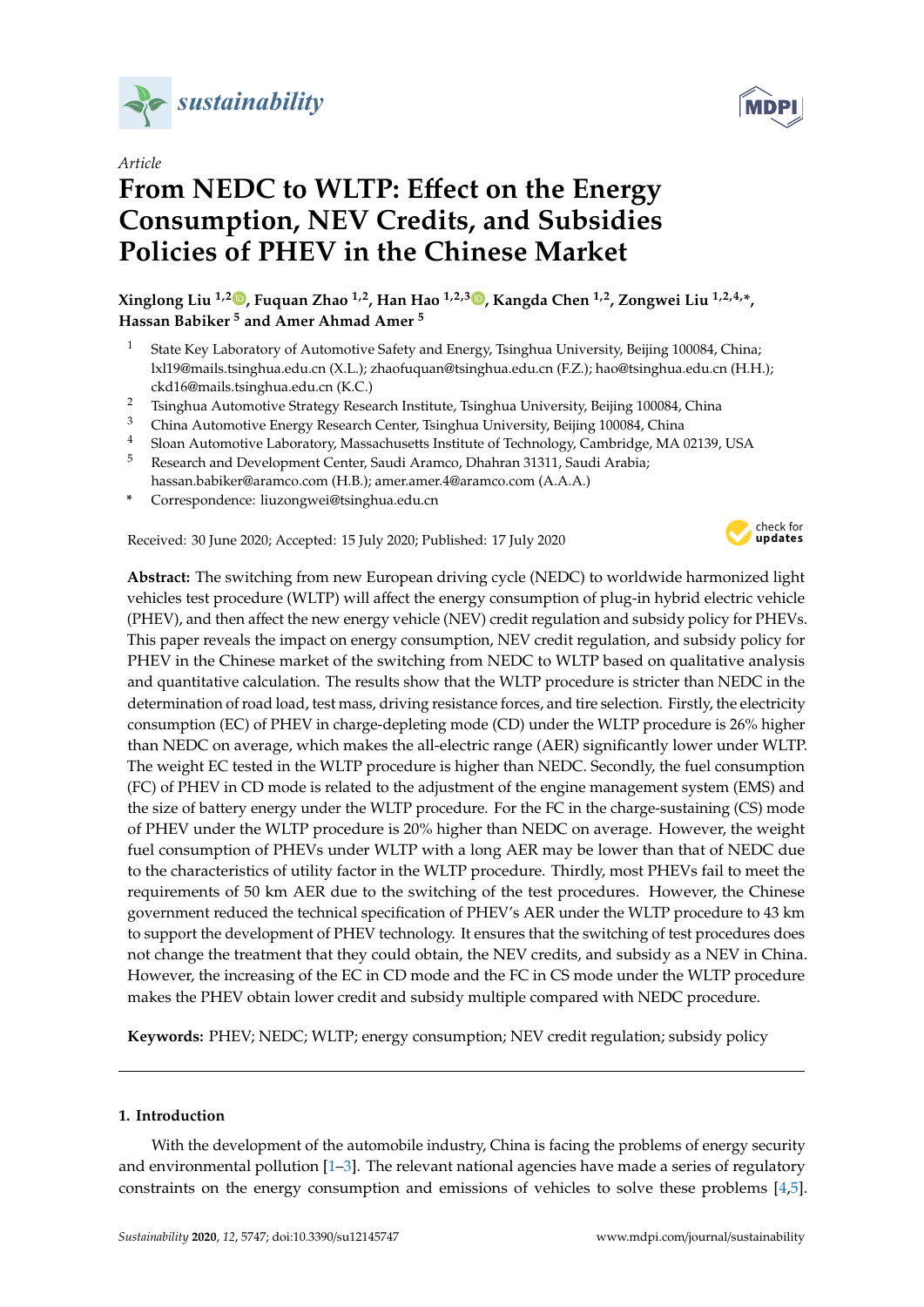According to the technical roadmap of energy-saving and new energy vehicles, the average fuel consumption (FC) of new passenger cars in 2020 and 2025 will reach 5 L/100 km and 4 L/100 km, respectively [\[6\]](#page-16-4). Because of the characteristics of the traditional internal combustion engine (ICE), it has gradually been unable to meet the stringent regulatory requirements [\[7\]](#page-16-5). Therefore, electrical upgrading based on the traditional internal combustion engine has become an effective way to solve the problem of energy consumption and emissions [\[8\]](#page-16-6). However, considering the battery costs and charging problems, there are still many obstacles in large-scale promotion of fully electrified battery electric vehicles (BEV). Therefore, the plug-in hybrid electric vehicle (PHEV), combining the ideal characteristics of BEVs with the range of traditional internal combustion engine vehicles (ICEV), has become the preferred technology choice for automobile manufacturers to meet increasingly stringent regulations [\[9](#page-16-7)[–11\]](#page-16-8).

Furthermore, it is an advantage of PHEVs that they can operate in two different modes due to its complicate powertrain configuration [\[12\]](#page-16-9). First, in charge-depleting mode (CD), the motor is responsible for propulsion and the ICE is switched off. Secondly, in charge-sustaining (CS) mode, the ICE provides power to drive the wheels and keep the SOC within a certain range [\[13\]](#page-16-10). However, due to the complexity of PHEV operation mode, it is difficult to accurately evaluate its energy consumption in tests [\[14\]](#page-16-11). In the past, the NEDC has been used to evaluate the fuel economy of Europe and China. However, the European Union has stipulated the gradual implementation of WLTP instead of NEDC to assess the fuel economy of light vehicles since September 2017. Furthermore, WLTP will be adopted as the FC test regulation of light vehicles in China from 2021 to 2025.

However, the switching of test procedures will change the energy consumption and emissions of the whole vehicle, which will have a certain impact on the development strategy of automobile manufacturers [\[15\]](#page-16-12). For example, several major European automakers have changed their development strategies for engine turbocharging and discontinued some PHEVs due to the switching from NEDC to WLTP. Thus, the switching of test procedure would affect the energy consumption of PHEV. Moreover, PHEV is one of the new energy vehicles vigorously promoted by the Chinese government. The change of test procedures will further affect the NEV credits and subsidy availability of PHEV on the basis of energy consumption. Therefore, it is necessary to study the effect of NEDC switching to WLTP in advance. On the one hand, it can help the government to accurately evaluate the energy-saving and emission reduction effect brought by the promotion of PHEV. On the other hand, it could help automotive manufacturers to develop new energy vehicle technology development routes.

However, there are few studies on the energy consumption of PHEV under different test procedures. Pavlovic et al. compared the differences from the energy consumption of PHEVs between NEDC and WLTP through experimental tests [\[16\]](#page-16-13). They found that the all-electric range (AER) determined by the WLTP procedure was significantly lower than NEDC. However, the FC tested from WLTP were often lower than the corresponding NEDC with the increase of battery energy. Tsiakmakis et al. studied the driving range and FC of PHEV under WLTP and NEDC based on the simulation method [\[17,](#page-16-14)[18\]](#page-17-0). They found that the ratio of carbon dioxide emissions of PHEVs at WLTP to NEDC was largely dependent on battery energy. With the increase of battery energy, the proportion decreases rapidly. They also concluded that the ratio of energy consumption of PHEV between WLTP and NEDC is 1 when the battery energy is 25 kWh. Soulouk et al. investigated the main changes that the WLTP test procedure implies to a mid-size sedan electrified vehicle design (series, parallel P2, and power split) and quantifies their impact on the vehicles fuel economy [\[19\]](#page-17-1). They found that across different electrified vehicle architectures, the vehicles' fuel economy under the WLTP procedure in CS mode substantially decreases compared to the NEDC. Moreover, the battery needs to deliver more energy in the WLTP cycle compared to the NEDC to meet the AER requirement. The above-mentioned literatures analyze the change of energy consumption due to the switching of test procedures, but it does not systematically compare the differences between the NEDC and WLTP procedures for PHEVs. Moreover, there is a gap in the impact of the switching of test procedures on the policies for PHEVs, such as NEVs credit regulation and subsidy policy.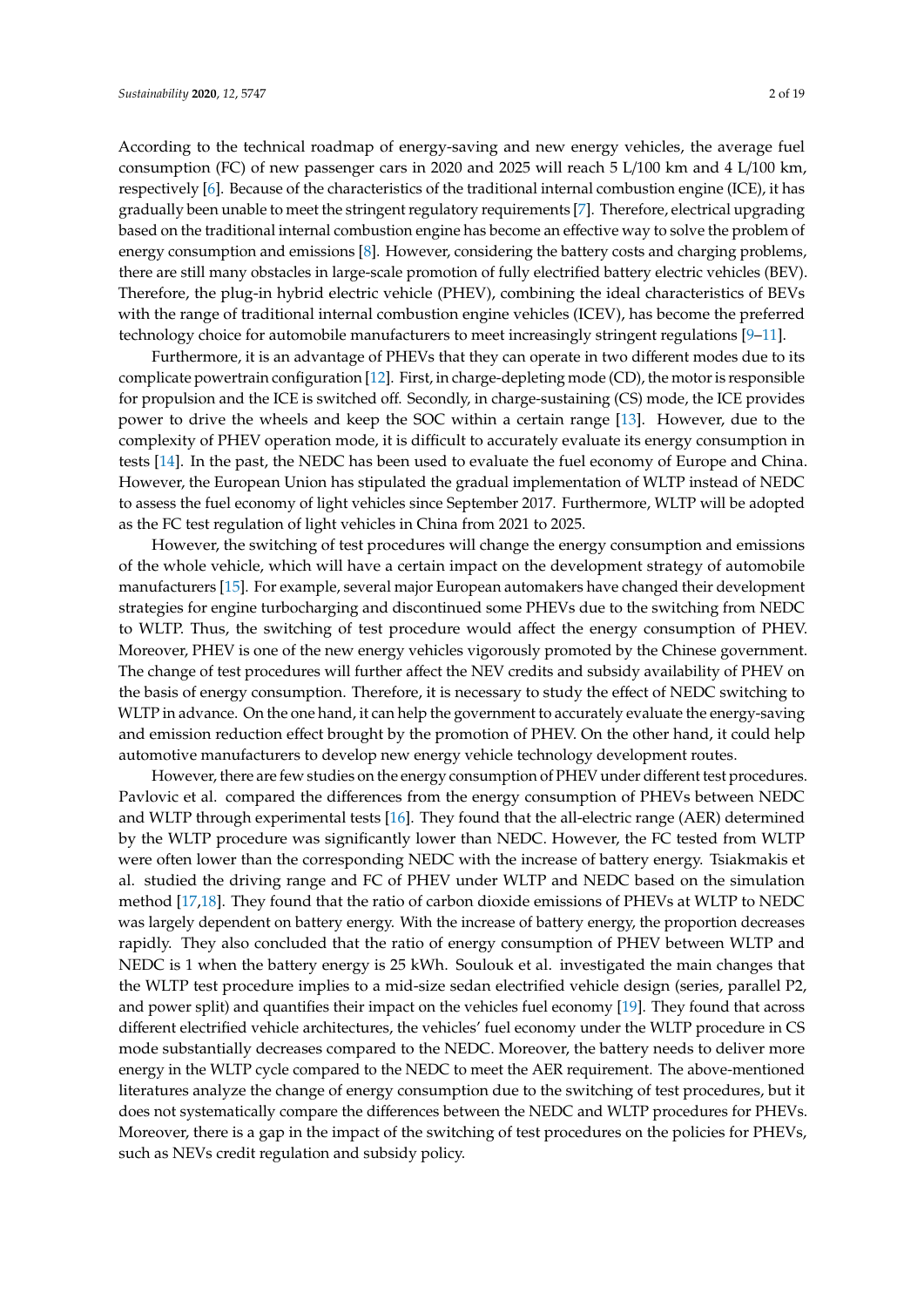Therefore, this paper aims to reveal the impact of the switching from NEDC to WLTP on PHEV energy consumption and its external policies. This paper is organized as follows: In the first section, the significance of the research is introduced. Next, the differences between the NEDC and WLTP procedures are analyzed using qualitative analysis method. Then, the impact of test procedures switching on the energy consumption, NEVs credits regulation, and subsidy policy for PHEV is studied in the way of quantitative calculation method. Following that, the paper puts forward relevant policy suggestions for the problems caused by test procedure switching. Finally, the last section summarizes all findings from this paper.

#### **2. Test Procedure Di**ff**erences between the NEDC and WLTP Procedure for PHEV**

#### *2.1. Di*ff*erences in Road Load Determination between NEDC and WLTP*

The first difference is the determination of test mass between NEDC and WLTP. The mass of the test vehicle used to determine the road load is equal to the curb mass plus 100 kg in the NEDC procedure [\[20\]](#page-17-2). While for the WLTP procedure, the test mass is equal to the reference mass plus the mass of the fitted equipment of specific vehicles and the representative load mass [\[21\]](#page-17-3). It can be seen that test mass determination from WLTP will be significantly higher than NEDC. Therefore, the driving resistance of the whole vehicle will increase during the energy consumption tests, which will improve the energy consumption of PHEV under the WLTP procedure.

The second difference is the tire selection between NEDC and WLTP. The rolling resistance coefficient of a tire is the main contributor to the total rolling resistance. It is well-known that the influencing factors of the rolling resistance coefficient of the tire are mainly the width and circumference of the tire, the inflation pressure, and the tread depth [\[20\]](#page-17-2). In tire selection, NEDC requires that the widest tire must be selected for testing, while WLTP selects the tire according to the rolling resistance level of the tire according to the tested vehicles. Although NEDC is stricter than WLTP in terms of requirements, the rolling resistance coefficient of the widest tire specified in NEDC is not the largest. Therefore, the rolling resistance coefficient of the tire selected in WLTP is larger than that in NEDC to a certain extent. Generally speaking, the greater the inflation pressure, the lower the rolling resistance coefficient. There is no regulation on tire pressure in NEDC, so it is usually done to inflate the tire to the maximum allowable pressure. However, the road load is determined when the tire pressure is set to the minimum value as specified in WLTP. In terms of tire pressure, NEDC has more advantages than WLTP. Finally, it is known that the greater the tread depth, the greater the rolling resistance coefficient. The WLTP procedure for the minimum tire tread depth is more stringent (80%) than the NEDC requirement of 50% [\[21\]](#page-17-3). In a word, WLTP is stricter than NEDC in terms of tire selection, which leads to the higher energy consumption of PHEV when testing in WLTP.

The third difference is the determination of the coefficient of resistance force between NEDC and WLTP [\[22\]](#page-17-4). In the process of the coast down tests, paired runs in alternate directions must be performed due to the practical impossibility to have a perfectly flat test track. In the calculation method, NEDC averages the up and down test time. Unlike this, WLTP averages the resistance force not time in both directions. Due to the difference of test time in two different directions, the average time of the test track is relatively long compared to the real test time. Therefore, this method of average time leads to some errors and results in the final road load coefficient is lower than the coefficient calculated utilizing average force. Therefore, WLTP is stricter than NEDC in the way of calculating driving resistance. It will make PHEV require more energy in tests. Also, NEDC ignores the moment of the inertia effect of components in the process of determining the resistance force. The resistance force determined by the WLTP procedure is about 3% higher than NEDC due to the effect of the moment of inertia [\[20\]](#page-17-2).

#### *2.2. Di*ff*erences in Test Protocol and Driving Cycles between NEDC and WLTP*

The differences between the driving cycles of NEDC and WLTP are shown in Figure [1.](#page-3-0) The test cycle corresponding to the WLTP procedure is Worldwide harmonized light vehicles test cycle (WLTC).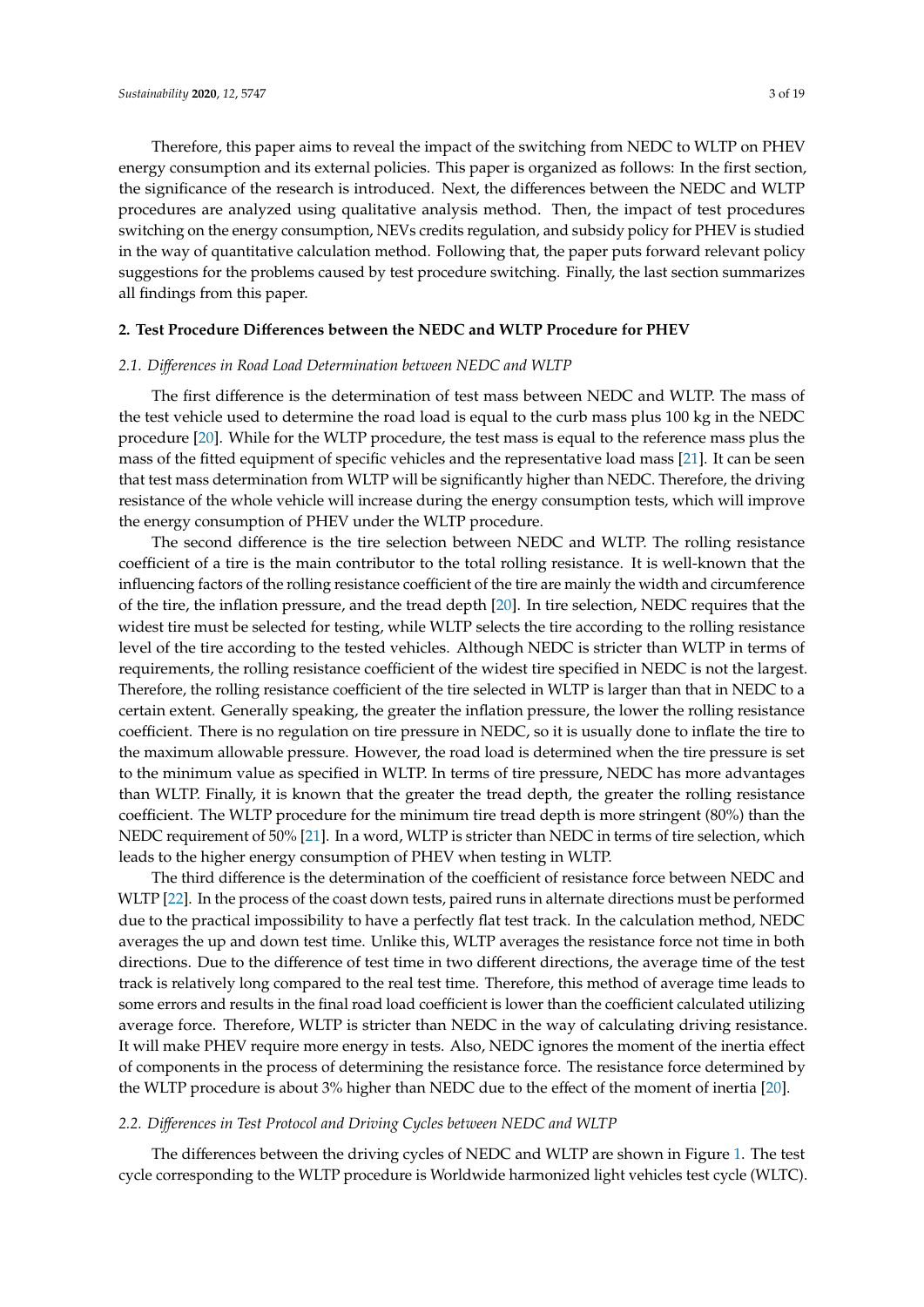It can be seen from the figure that the WLTC cycle has a longer test time and distance compared with the NEDC cycle. Furthermore, the WLTC cycle has a significantly higher average maximum speed and acceleration, which will significantly improve the testing energy consumption of PHEV [\[23\]](#page-17-5). Moreover, the large decrease in the idle ratio in the WLTC cycle will weaken the fuel-saving effect of the start/stop and hybrid power technology  $[24]$ .

<span id="page-3-0"></span>

**Figure 1.** Comparison of new European driving cycle (NEDC) and worldwide harmonized light **Figure 1.** Comparison of new European driving cycle (NEDC) and worldwide harmonized light vehicles test cycle (WLTC) driving cycles. vehicles test cycle (WLTC) driving cycles.

However, the higher engine loads experienced by vehicles under the WLTC cycle can make the However, the higher engine loads experienced by vehicles under the WLTC cycle can make the engine work in the high-efficiency range, which might compensate for the FC caused by the higher engine work in the high-efficiency range, which might compensate for the FC caused by the higher dynamic effect to a certain extent [[25\].](#page-17-7) Furthermore, the proportion of cold start for vehicles under the WLTC cycle is lower than the NEDC cycle, which will reduce the effect of cold start and further the WLTC cycle is lower than the NEDC cycle, which will reduce the effect of cold start and further reduce FC. Moreover, the WLTP procedure introduced the specific gearshift strategy with a manual reduce FC. Moreover, the WLTP procedure introduced the specific gearshift strategy with a manual transmission by calculated the engine speed and vehicle characteristics, while in the NEDC procedure, transmission by calculated the engine speed and vehicle characteristics, while in the NEDC procedure, the same fixed gear positions are used for all vehicles [21]. Thus, this new WLTP gearshift strategy the same fixed gear positions are used for all vehicles [\[21\]](#page-17-3). Thus, this new WLTP gearshift strategy results in engine speeds ranging in their lower end, which consequently provide better engine results in engine speeds ranging in their lower end, which consequently provide better engine efficiency and lower FC.

In a word, the FC for the ICEVs will change limited (far less than expected) by simply analyzing In a word, the FC for the ICEVs will change limited (far less than expected) by simply analyzing  $t_{\rm{max}}$  from NEDC to the WLTC cycle assuming that other conditions remains remains remains remains remains remains remains remains remains remains remains remains remains remains remains remains remains remains remains the change from NEDC to the WLTC cycle assuming that other conditions remain unchanged.<br>The change from NEDC to the WLTC cycle assuming that other conditions remain unchanged. The amplitude of the FC change is related to the characteristics of the vehicle and the engine. This is  $\frac{1}{2}$ also confirmed by other scholars [\[26](#page-17-8)[–29\]](#page-17-9). They found that the  $CO_2$  emission ratio of WLTC and NEDC cycle is between  $0.89$  and  $1.16$  when only considering the difference of the test cycle. However, the EC  $\,$ for BEVs will be significantly improved under the worse WLTC cycle not having the compensating effect from the engine.

Furthermore, the NEDC procedure only tests one cycle in CD mode for PHEVs, while WLTP extends to the whole CD mode until the battery reaches the SOC level in CS mode [\[16\]](#page-16-13). Therefore, the real EC of PHEV in CD mode cannot be accurately measured according to the measurement of NEDC if the EC of PHEV in CD mode is non-linear. Moreover, with the increase of the discharge depth, the energy consumption of the battery gradually increases, considering the discharge characteristics of the power battery [\[18\]](#page-17-0). It will result in that the EC in CD mode under WLTP will be significantly higher than NEDC. Meanwhile, there exist some differences when calculating the FC for PHEVs in CS mode between WLTP and NEDC. Under the WLTP procedure, PHEVs should be corrected the FC in CS mode for the difference of the SOC of the battery between the start and end of the CS test. If the

discharge) in WLTP, FC correction will be enforced in  $\mathcal{L}^{\text{max}}$  is not considered under the NEDCC considered under the NEDCC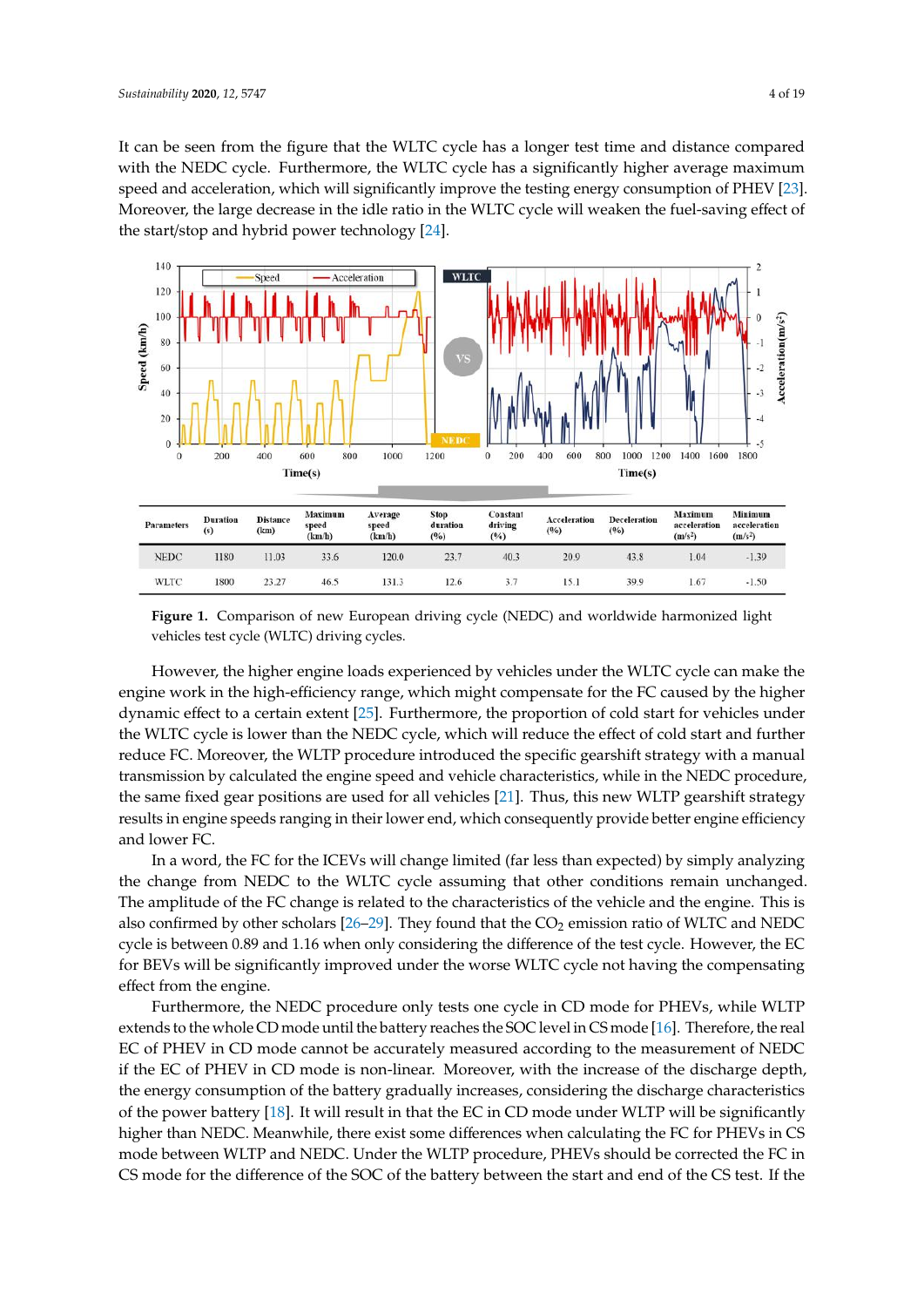change of SOC is greater than 0.5% and SOC is reduced (corresponding to battery discharge) in WLTP, FC correction will be enforced [\[16\]](#page-16-13). This is not considered under the NEDC procedure. From this point of view, WLTP will further increase FC in the tests.

#### *2.3. Di*ff*erences in Post-Processing of the Energy Consumption Data between NEDC and WLTP*

For the calculation of energy consumption under the NEDC procedure, the final FC and EC are calculated by the following formulas [\[30\]](#page-17-10):

$$
C_{weight}^{NEDC} = \frac{D_e * C_{CD}^{NEDC} + D_{av} * C_{CS}^{NEDC}}{D_e + D_{av}} = UF^{NEDC} * C_{CD}^{NEDC} + (1 - UF^{NEDC}) * C_{CS}^{NEDC}
$$
(1)

$$
E_{weight}^{NEDC} = \frac{D_e * E_{CD}^{NEDC}}{D_e + D_{av}} = UF^{NEDC} * E_{CD}^{NEDC}
$$
 (2)

where  $C^{NEDC}_{weight} \Big( E^{NEDC}_{weight} \Big)$  represent the FC (EC) for PHEV;  $C^{NEDC}_{CD} \Big( E^{NEDC}_{CD} \Big)$  indicate the FC (EC) in CD mode;  $C_{CS}^{NEDC}$  indicates the FC in CS mode.  $D_e$  is the electric range of the PHEV and  $D_{av}$  is the average distance has driven in CS mode, 25 km. To facilitate comparison with the method to calculate the weight energy consumption of the WLTP procedure, *UFNEDC* is assumed the equivalent utilization factor. It assumes that the EC in CS mode is 0 under the NEDC procedure, which is the same as the WLTP procedure. It makes the comparison simplified between the EC under different test procedures in this paper.

As abovementioned, NEDC only tests one cycle for PHEV in CD mode, so the FC of PHEVs whose electric range is over 11.03 km (one NEDC cycle) in CD mode is 0. Considering that the current AER of PHEV is more than 50 km, the formula adopted to calculate the weight FC of PHEV under NEDC procedure can be simplified as follows:

$$
C_{weight}^{NEDC} = \frac{D_{av} * C_{CS}^{NEDC}}{D_e + D_{av}} = (1 - UF^{NEDC}) * C_{CS}^{NEDC}
$$
\n(3)

However, the favorable testing assumptions under the NEDC procedure in CD mode will be eliminated with the improvement of WLTP. Thus, the FC in the CD mode test cannot be ignored, which will make the FC of PHEV in CD mode higher than NEDC. In WLTP, the FC in CD mode and final weight FC is calculated according to the different weights of each phase in CD mode. The formula is as follows [\[21\]](#page-17-3):

$$
\begin{cases}\nC_{weight}^{WLTP} = \left(\sum_{j=1}^{k} UF_j\right) * C_{CD}^{WLTP} + \left(1 - \sum_{j=1}^{k} UF_j^{WLTP}\right) * C_{CS}^{WLTP} \\
C_{CD}^{WLTP} = \frac{\sum_{j=1}^{k} (UF_j^{WLTP} * C_{CD,j})}{\sum_{j=1}^{k} UF_j}\n\end{cases}
$$
\n(4)

where  $C_{weight}^{WLTP}$  is the weight FC under the WLTP procedure for PHEVs, L/100 km,  $U F_{j}^{WLTP}$  is the utility factor of the CD phase j under the WLTP procedure;  $C_{CD}^{WLTP}$  is the FC under the WLTP procedure in CD mode and  $C_{CS}^{WLTP}$  is the FC under the WLTP procedure in CD mode, L/100 km; *k* represents the number of velocity segments tested from the CD test to the transition cycle; *CCD*,*<sup>j</sup>* is the FC of phase j in CD mode, L/100 km.

When calculating the weight EC under the WLTP procedure, the EC in CS mode is not considered, so the calculation formula is as follows:

$$
\begin{cases}\nE_{weight}^{WLTP} = \left(\sum_{j=1}^{k} UF_j\right) * E_{CD}^{WLTP} \\
E_{CD}^{WLTP} = \frac{\sum_{j=1}^{k} \left(UF_j^{WLTP} * E_{CD,j}\right)}{\sum_{j=1}^{k} UF_j}\n\end{cases}
$$
\n(5)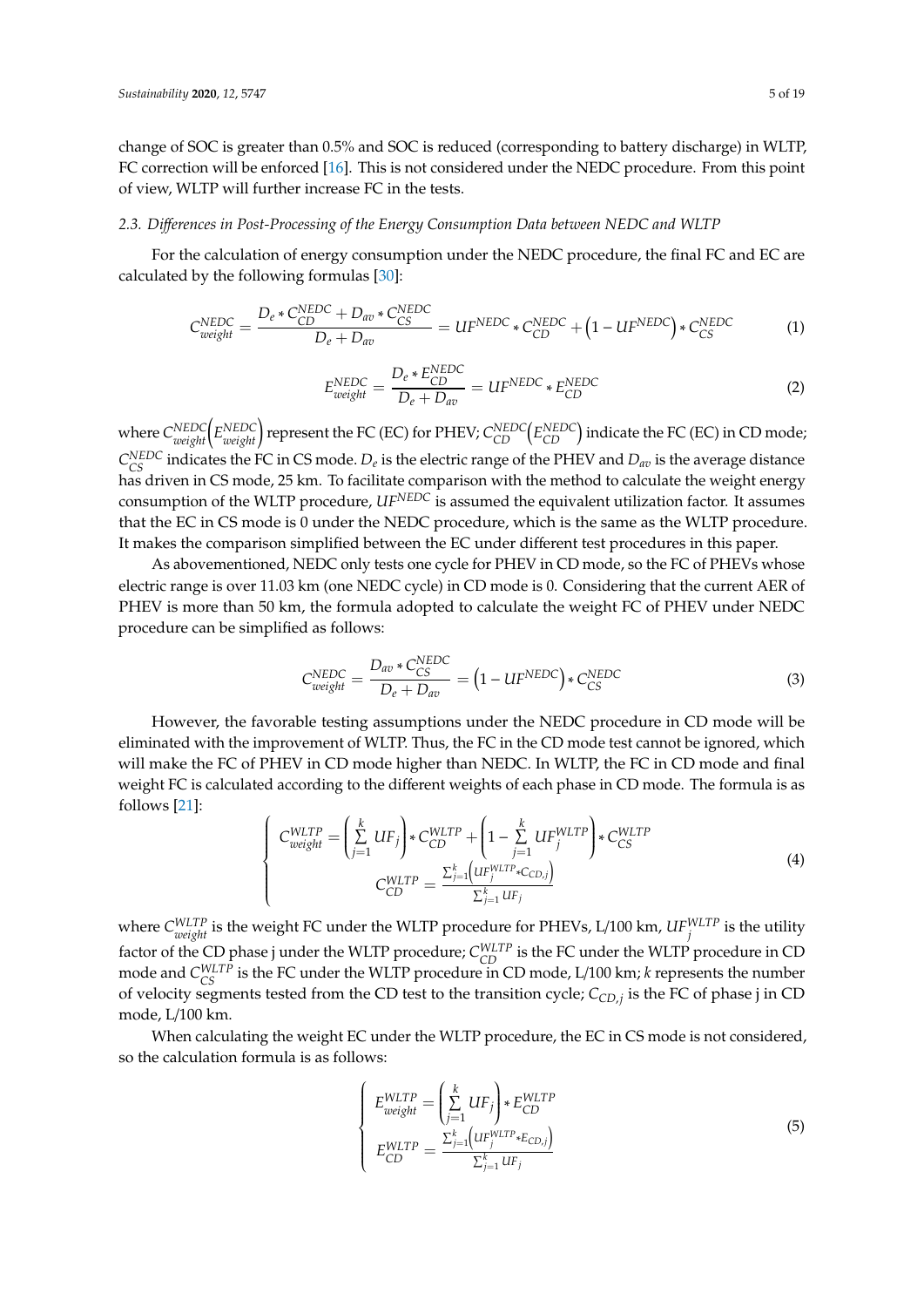where *E WLTP weight* is the weight EC under the WLTP procedure for PHEVs, kWh/100 km, *E WLTP CD* is the EC under the WLTP procedure in CD mode, kWh/100 km; *ECD*,*<sup>j</sup>* is the EC of phase *j* in CD mode, kWh/100 km.

By comparing the calculation formula of weight energy consumption between NEDC and WLTP, the results of a PHEV are strongly affected by the utility factor related to the electric range [\[31,](#page-17-11)[32\]](#page-17-12). Thus, it is not accurate for the NEDC procedure to set 25 km as the average distance of CS mode, which does not conform to the current travel characteristics [\[32\]](#page-17-12). It depends on the AER of the specific vehicle. If the vehicle has a high AER, it is likely to drive mainly in CD mode. If the AER of the vehicle is lower, the probability of driving in CS mode is higher. The WLTP procedure introduces the utility factor based on the driver's travel characteristics to more accurately describe the driving probability in CD and CS modes, as shown in Figure [2.](#page-5-0) It should be noted that since China's current test regulations refer to Europe, its utility factor curve also comes from Europe. However, considering the difference in travel characteristics between China and Europe, China should develop the utility factor that adapts to the travel characteristics of China [\[33\]](#page-17-13).

<span id="page-5-0"></span>

**Figure 2.** Comparison of utility factor between NEDC and worldwide harmonized light vehicles test **Figure 2.** Comparison of utility factor between NEDC and worldwide harmonized light vehicles test procedure (WLTP).

It can be seen from Figure 2 that the utility factor calculated based on NEDC-NEDC and WLTP-WLTP-WLTP is approximately equal in the range of short driving range. However, the energy WLTP is approximately equal in the range of short driving range. However, the energy consumption consumption of CD mode under the WLTP procedure is calculated by weighting the utility factor of each phase of cycles, so it is more consistent with the travel behaviors. Also, considering that the actual each phase of cycles, so it is more consistent with the travel behaviors. Also, considering that the actual electric range under the two test procedures is not the same, to better evaluate the difference between range under the two test procedures is not the same, to better evaluate the difference between the the two utility factors, the equivalent utility factor of NEDC is calculated by using AER under the Inc two utility factors, the equivalent utility factor of NEDC is calculated by using TER under the WLTP procedure (making the electric range in NEDC transferred to the electric range in WLTP), which werf procedure (making the electric range in NEDC transferred to the electric range in WETT), which is the NEDC-WLTP utility factor curve as shown in Figure [2.](#page-5-0) It can be found that the equivalent utility factor of the NEDC procedure is higher than that of WLTP when the AER is short. Therefore, this will reduce the proportion of FC of PHEV in CS mode when calculating FC. It results in the FC in When ceduce the proportion of FC of FHEV in CS mode when calculating FC. It results in the FC in CS mode measured by WLTP being relatively high compared to NEDC, derived from Formula (4). mode measured by WLTP being relatively high compared to NEDC, derived from formula (4). Meanwhile, the utility factor of WLTP is higher than the equivalent utility factor of NEDC when the Meanwhile, the atting factor of WLTP is higher than the equivalent atting factor of NEDC when the AER of PHEV under WLTP is greater than 38 km (intersection point in Figure [2\)](#page-5-0). Therefore, when FIER OFFILE V under WEIT is greater than 38 km (intersection point in Figure 2). Therefore, when calculating the weight FC, the FC of PHEV with a high driving range under the WLTP procedure calculating the weight FC, the FC of PHEV with a high driving range under the WLTP procedure will below. On the contrary, with the continuous increase of the AER, the utility factor of WLTP is will below. On the contrary, with the continuous increase of the AER, the utility factor of WLTP isIt can be seen from Figure [2](#page-5-0) that the utility factor calculated based on NEDC-NEDC and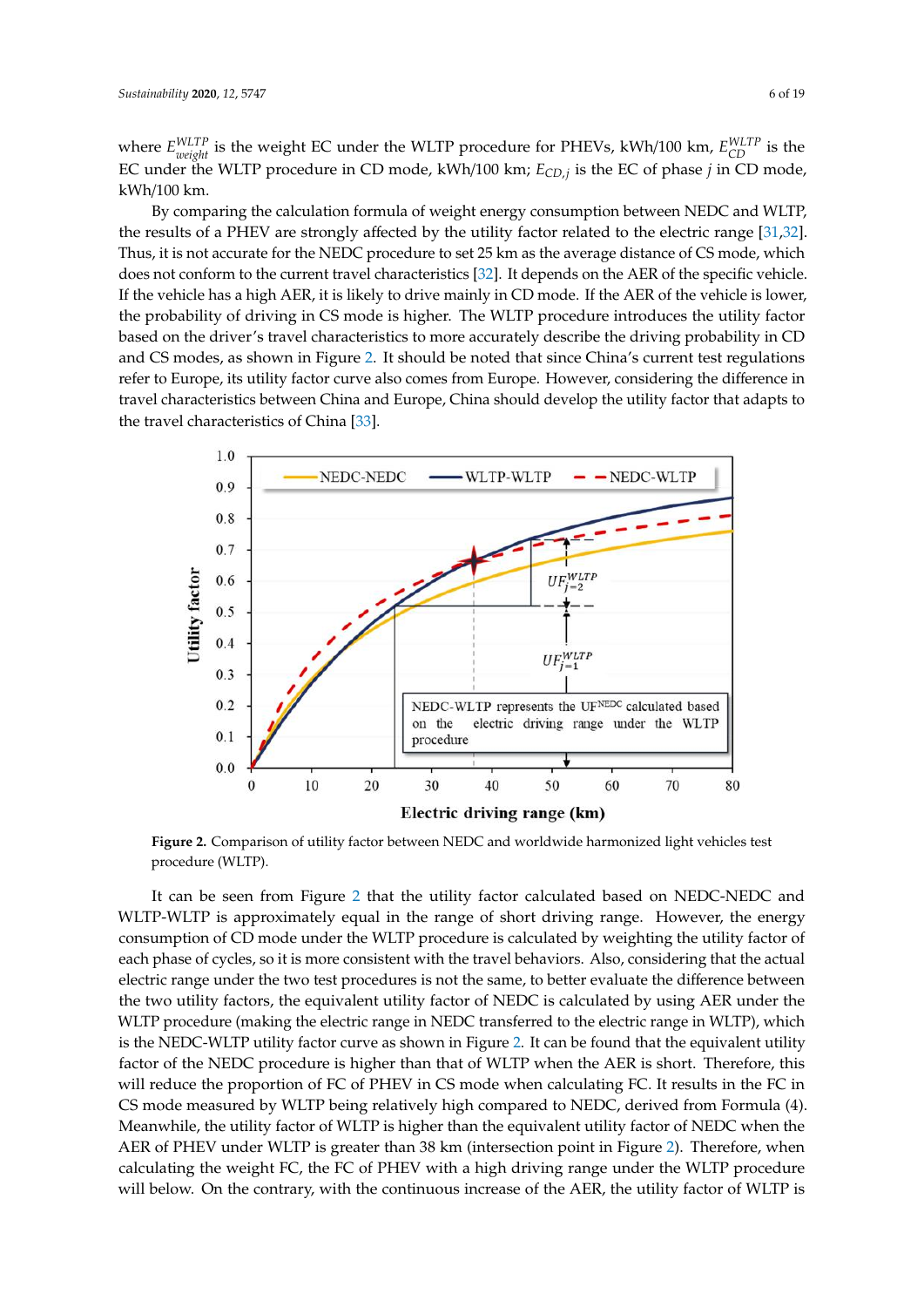significantly higher than the equivalent utility factor of NEDC. Hence, the weight value of NEDC may be lower than that of WLTP, when calculating the weight FC.

#### **3. E**ff**ect on the Energy Consumption of PHEVs from NEDC to WLTP**

In essence, the energy consumption test of PHEVs is to test the energy consumption in CD mode and CS mode, respectively. Then, calculate the weight energy consumption by different weighting methods according to the NEDC and WLTP procedures. To analyze the impact of switching from NEDC to WLTP on the energy consumption of PHEV accurately, this part makes quantitative analysis from three parts: Energy consumption in CD mode, energy consumption in CS mode, and final weight energy consumption. It should be noted that the energy consumption data are mainly collected from the literature [\[16](#page-16-13)[,18](#page-17-0)[,19\]](#page-17-1), tested by the China Automotive Technology and Research Center (CATRC) [\[34\]](#page-17-14),  $\frac{1}{2}$ and provided by relevant automobile manufacturers in this paper.

# *3.1. Analysis of the Energy Consumption in CD Mode (C<sub>CD</sub> and E<sub>CD</sub>)*

As abovementioned, the NEDC procedure only tests one cycle for PHEV in CD mode, the FC will be 0 if the AER of the testing vehicle over 11.03 km. However, the WLTP procedure tests the complete CD phase. The engine of PHEV will start in the condition that the power demand is higher than the power provided by the battery or the SOC of the battery is relatively lower [\[16\]](#page-16-13). To understand the test procedure and the determination of energy consumption for PHEVs under WLTP, the testing results of two PHEVs tested in the Joint Research Centre (JRC) of the European Commission Laboratories are cited in this study [\[16\]](#page-16-13), as shown in Figure [3.](#page-6-0) The results showed the driving cycles, SOC of battery, and engine revolutions per minute (RPM). and opens revolutions per minute  $(PDA)$ 

<span id="page-6-0"></span>

**Figure 3.** WLTP charge depleting test sequence for two plug-in hybrid electric vehicles (PHEVs) **Figure 3.** WLTP charge depleting test sequence for two plug-in hybrid electric vehicles (PHEVs) from  $f(x)$ the study of Joint Research Centre (JRC).

started during the extra-high speed part of the first WLTC. It may be the consequence that the engine management system (EMS) for the specific vehicle was tuned by the OEMs to behave in a certain way on the NEDC cycle, thus bringing this unexpected behavior in the WLTP testing [\[16\]](#page-16-13). As abovementioned,  $\alpha$  the New type  $\alpha$  and  $\alpha$  is uncher the NEDC and that meet likely we the gauge of the maximum speed of WLTC is much higher than that of NEDC, and that most likely was the cause of<br>the behavior that ICE started early For vehicle 1 in Figure [3,](#page-6-0) although the SOC was not already at its minimum value, the ICE the behavior that ICE started early.

For parallel or hybrid PHEVs, if the EMS has not been tuned based on WLTC or the motor power is lower than the required power at the maximum speed, the engine will start even if the SOC is is lower than the required power at the maximum speed, the engine will start even if the SOC is not the SOC is not the SOC is not the SOC is not the SOC is not the SOC is not the SOC is not the SOC is not the SOC is not t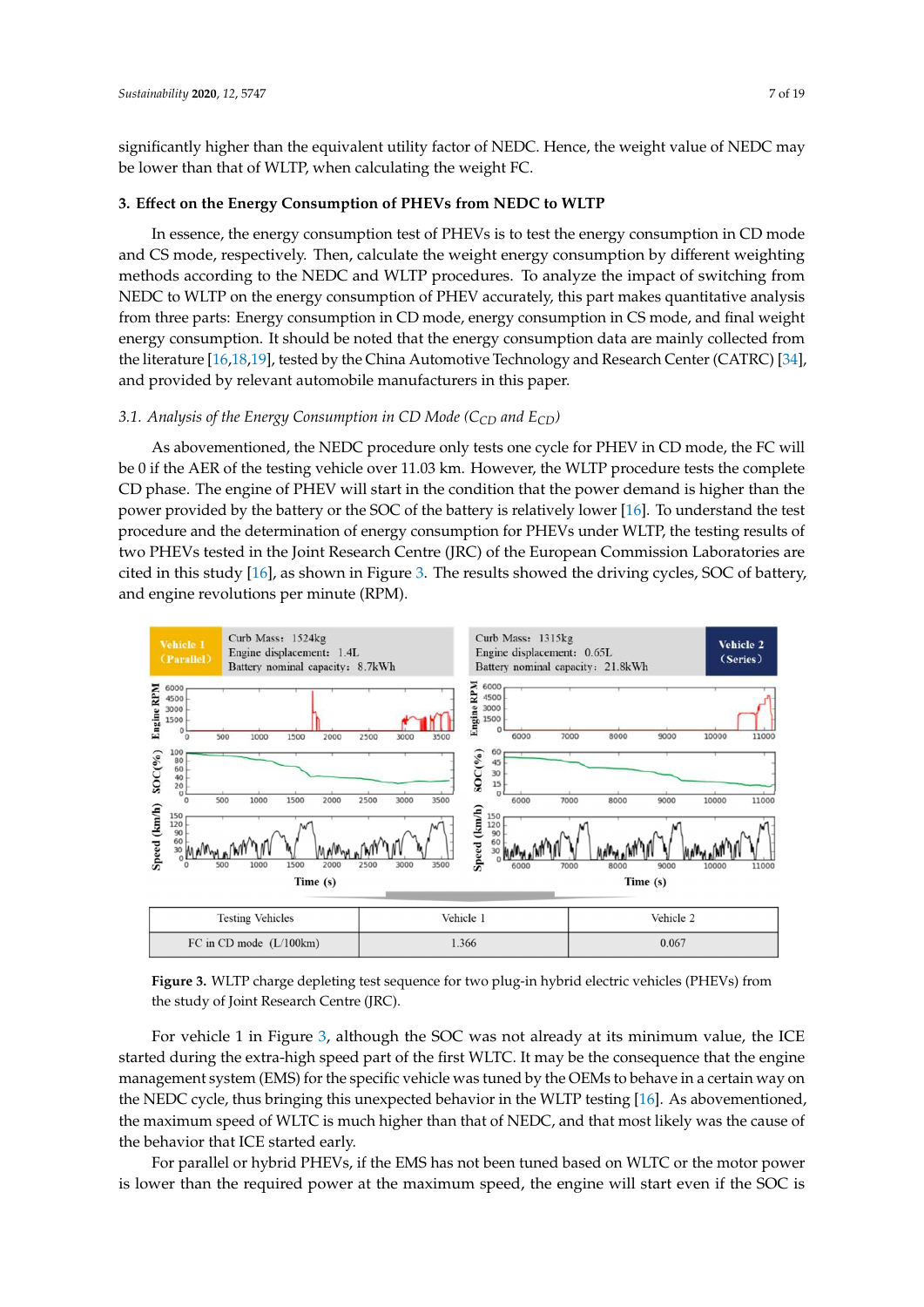not at its minimum value. Meanwhile, the engine must start in the last WLTC due to the low SOC. Therefore, to reduce the FC of PHEV in CD mode, the vehicle manufacturer needs to adjust the EMS to avoid starting the engine of PHEV frequently in high SOC state. However, the engine decouples from the wheels or the series PHEV. The engine only started in the last WLTC in CD mode. Therefore, the FC mainly comes from the last cycle of CD mode if the EMS for the engine for PHEV is tuned based on WLTC, as shown in Figure [3.](#page-6-0)

At the same time, it can be found that the FC of Vehicle 1 in CD mode is significantly lower than that of Vehicle 2. This is mainly because the Vehicle 2 has a large power battery capacity so that the utility factor in the last cycle is significantly smaller than that of the Vehicle 2 (0.2% < 22.2%). According to Formula (4), the utility factor in the last cycle is lower, its FC in CD mode is lower. Therefore, the more WLTC cycles the PHEV experiences, the lower the FC in CD mode. In a word, the contribution of FC in CD mode to the real FC gets lower with the increase of battery capacity.

The EC in CD mode under the NEDC procedure is obtained by the meaning of dividing the electricity consumed in a test cycle by the range of an NEDC cycle (11.03 km). The EC in the CD mode under the WLTP procedure is to consider the weight value of each speed phase in the whole CD mode, as shown in Formula (5). Through collecting the EC of PHEVs from the CATRC in China and other research institutions in the world, it is the EC of 10 vehicles in the CD mode under the WLTP and NEDC, as shown [in](#page-7-0) Figure 4.

<span id="page-7-0"></span>

**Figure 4.** Electricity consumption (EC) of different PHEVs in charge-depleting (CD) mode under the **Figure 4.** Electricity consumption (EC) of different PHEVs in charge-depleting (CD) mode under the NEDC and WLTP procedures.

It can be found that the EC in CD mode under the WLTP procedure is significantly higher than It can be found that the EC in CD mode under the WLTP procedure is significantly higher than that under the NEDC procedure, with an average of about 26%. The results are consistent with those that under the NEDC procedure, with an average of about 26%. The results are consistent with those of JRC and ICCT reports [\[18,](#page-17-0)[32\]](#page-17-12). It can be explained that the calculation of curb weight, tire selection, and driving resistance calculation of the WLTP procedure are stricter than those under the NEDC and driving resistance calculation of the WLTP procedure are stricter than those under the NEDC procedure. Meanwhile, The EC test of PHEV in CD mode is similar to that of battery electric vehicles, procedure. Meanwhile, The EC test of PHEV in CD mode is similar to that of battery electric vehicles, which is more sensitive to driving cycles as abovementioned. So, severe WLTP will cause higher EC. Furthermore, the JRC report points out that the EC ratio of the WLTP and NEDC procedure is related to the PHEV types [\[18\]](#page-17-0). It concluded that the heavier the vehicle type is, the larger the ratio is. This is mainly resulting from that the determination of road load is related to the curb weight. calculation of contraction of curb weight under the WLTP procedure is stricted than the NEDC procedure is stricter than the NEDC procedure is stricted to the NEDC procedure is stricted to the NEDC procedure. In the NEDC pr The calculation of curb weight under the WLTP procedure is stricter than that under the NEDC procedure. Because there are few vehicles selected in this study, there is no comparison on vehicle types. It could investigate the factor of vehicle type using the simulation method in the future work.

According to Formula (5), the EC of PHEV in CD mode could represent the AER of the corresponding vehicle. Therefore, it can be concluded that the AER of PHEV decreases by  $26\%$ on average with the switching of the testing procedure. Therefore, some PHEVs less than 63 km (NEDC) no longer meet the present regulatory requirements with the 50 km AER. So, the automotive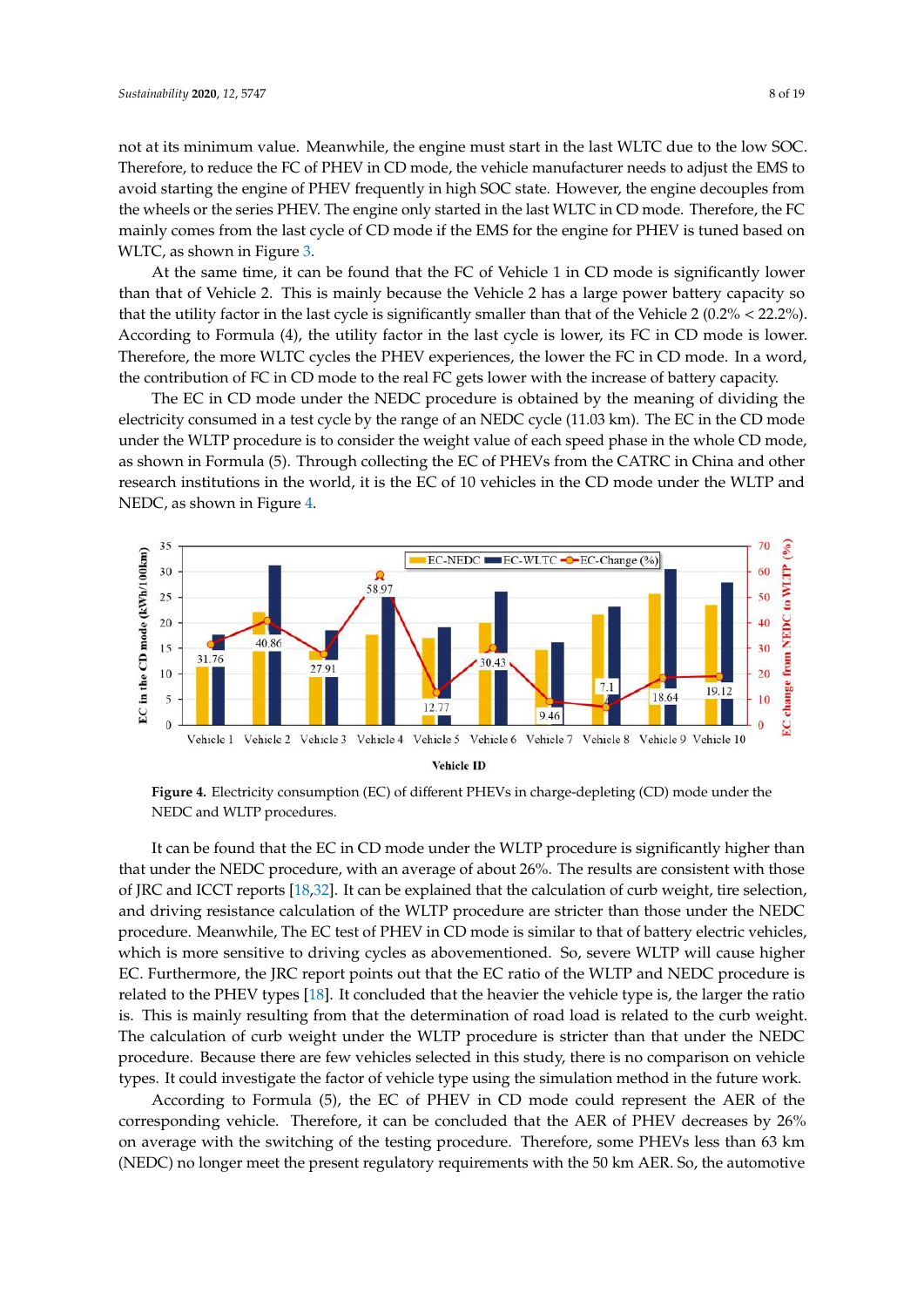manufacturers need to further increase the energy of the battery to meet the regulatory requirement for PHEV when designing after the switching of test procedures.

#### *3.2. Analysis of the FC in CS Mode (CCS)*

It can be seen from the calculation formula of weight energy consumption of PHEV that the EC in the CS mode is generally not considered. Therefore, this paper mainly analyzes the FC of PHEV in the CS mode. Considering that PHEV has the same FC characteristics as HEVs with a higher mixing degree when tested in the CS mode, the FC data of the HEVs are taken into account to analyze the FC in the CS mode for PHEV. The FC data are collected from the literature [\[16,](#page-16-13)[18](#page-17-0)[,19\]](#page-17-1) and provided by an automotive manufacturer as shown in Figure [5.](#page-8-0)

<span id="page-8-0"></span>

**Figure 5.** Fuel consumption (FC) change in the charge-sustaining (CS) mode of PHEVs from NEDC **Figure 5.** Fuel consumption (FC) change in the charge-sustaining (CS) mode of PHEVs from NEDC to WLTP.

As can be seen from Figure 5, FC in CS mode for PHEV under the WLTP procedure is As can be seen from Figure [5,](#page-8-0) FC in CS mode for PHEV under the WLTP procedure is significantly higher than that under the NEDC procedure, with an average of about 20%. This is explained in three aspects. First, the WLTP procedure is stricter than the NEDC procedure in the determination of test mass, tire selection, and driving resistance. Second, the correction of SOC under the WLTP procedure will also increase the FC of PHEV. Finally, the driving cycle of WLTC is stricter than the NEDC cycle for PHEV. On the one hand, the load can greatly improve FC due to the characteristics of the WLTC cycle. On the other hand, a small proportion of idle speed will reduce the fuel-saving capacity of the hybrid power system, which will also increase the FC of PHEV under the WLTP procedure.

#### *3.3. Analysis of the Weight Energy Consumption for PHEV*

*3.3. Analysis of the Weight Energy Consumption for PHEV*  The weight energy consumption of PHEV is calculated by weighting the energy consumption in the CD mode and CS mode. Table 1 shows the weight energy consumpti[on](#page-9-0) of 10 different PHEVs, among which vehicle 1 and vehicle 2 are measured by JRC through experiments, while other data of eight PHEVs are from CATRC. It can be found that the weight EC of various PHEVs is lower than that in the CD mode, which is mainly due to the advantage of the weighted formula for EC. Furthermore, the weight EC of 10 PHEVs averagely increases by about 38% when switching from NEDC to WLTP, which is significantly higher than that in CD mode (26%). This shows that WLTP is stricter than NEDC in the calculation of weight EC of PHEV.

The weight FC of PHEV under the WLTP and NEDC procedure is shown in Figure [6.](#page-9-1) It can be seen that the weight energy consumption of PHEVs has increased significantly except for vehicle 1. be lower than that under the NEDC procedure. It gives the credit to the difference of the calculation<br>method of weight FC between NEDC and WLTP. In other words, the calculation method of WLTP is in favor of the PHEVs with a longer AER. Moreover, this phenomenon will be more significant with (a) **(b)**  $\frac{1}{2}$  **(b)**  $\frac{1}{2}$  **(b)**  $\frac{1}{2}$  **(b)**  $\frac{1}{2}$  **(b)**  $\frac{1}{2}$  **(b)**  $\frac{1}{2}$  **(b)**  $\frac{1}{2}$  **(b)**  $\frac{1}{2}$  **(b)**  $\frac{1}{2}$  **(d)**  $\frac{1}{2}$  **(d)**  $\frac{1}{2}$  **(d)**  $\frac{1}{2}$  **(d)**  $\frac{1}{2}$  **(d)**  $\frac{$ be lower than that under the NEDC procedure. It gives the credit to the difference of the calculation MIT T  $r \circ \circ \circ$  $\ddot{\phantom{a}}$ n<br>iro fri  $\overline{AB}$ the increase in battery capacity. Thus, it can be said that the WLTP procedure is more friendly to the<br>weight EC of PHEV with a larger battery.  $\delta$ <sup>1315</sup> 2.65 21.8 161.9  $\delta$ <sup>21.8</sup> 161.97 The decrease of weight FC of vehicle 1 shows that the weight FC under the WLTP procedure might weight FC of PHEV with a larger battery.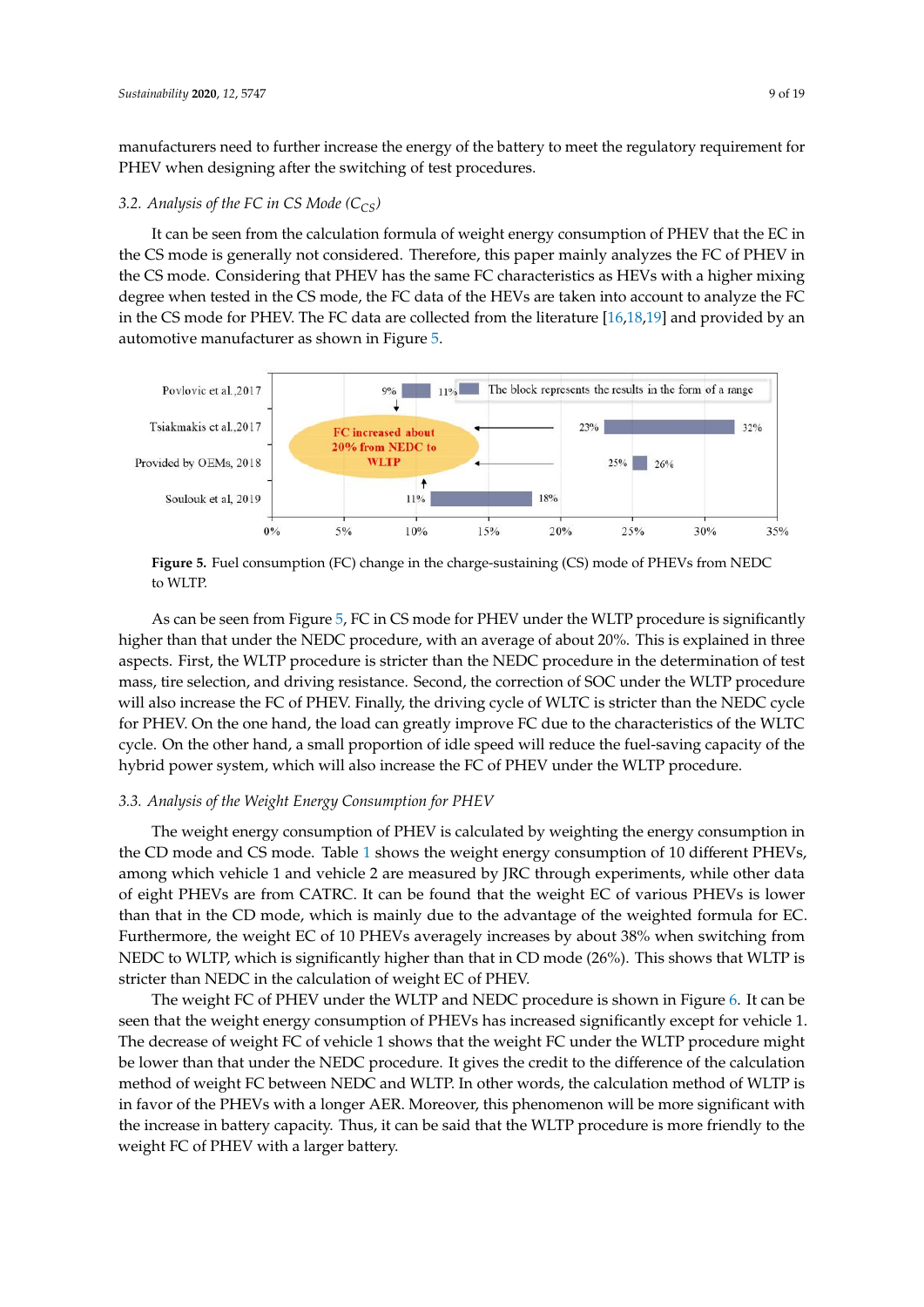| $\check{ }$<br>$\checkmark$ |                     |                               |                            |             |             |                                          |             |                           |       |
|-----------------------------|---------------------|-------------------------------|----------------------------|-------------|-------------|------------------------------------------|-------------|---------------------------|-------|
| <b>Vehicle ID</b>           | Curb<br><b>Mass</b> | Engine<br><b>Displacement</b> | <b>Battery</b><br>Capacity | AER (km)    |             | <b>Weight FC</b><br>$(L/100 \text{ km})$ |             | Weight EC<br>(kWh/100 km) |       |
|                             | (kg)                | (L)                           | (kWh)                      | <b>NEDC</b> | <b>WLTP</b> | <b>NEDC</b>                              | <b>WLTP</b> | <b>NEDC</b>               | WLTP  |
| Vehicle 1                   | 1315                | 0.65                          | 21.8                       | 161.8       | 122.8       | 0.68                                     | 0.40        | 11.67                     | 16.71 |
| Vehicle 2                   | 1524                | 1.40                          | 8.7                        | 39.3        | 27.9        | 2.23                                     | 2.77        | 13.53                     | 22.83 |
| Vehicle 3                   | 1505                | 1.80                          | 8.0                        | 55.0        | 43.0        | 1.30                                     | 2.70        | 10.00                     | 13.58 |
| Vehicle 4                   | 1548                | 1.50                          | 11.0                       | 62.0        | 39.0        | 1.30                                     | 4.00        | 12.64                     | 20.65 |
| Vehicle 5                   | 1665                | 1.50                          | 9.0                        | 53.0        | 47.0        | 1.40                                     | 3.30        | 11.54                     | 14.02 |
| Vehicle 6                   | 1730                | 1.50                          | 12.0                       | 60.0        | 46.0        | 1.50                                     | 3.30        | 14.12                     | 19.04 |
| Vehicle 7                   | 1955                | 1.50                          | 12.0                       | 81.0        | 74.0        | 1.30                                     | 2.30        | 11.32                     | 13.56 |
| Vehicle 8                   | 2037                | 1.50                          | 13.0                       | 60.0        | 56.0        | 1.60                                     | 3.30        | 15.29                     | 19.41 |
| Vehicle 9                   | 2281                | 2.00                          | 18                         | 70.0        | 59.0        | 1.60                                     | 3.80        | 18.95                     | 25.51 |
| Vehicle10                   | 2390                | 2.00                          | 19                         | 81.0        | 68.0        | 1.80                                     | 2.90        | 17.92                     | 23.36 |

<span id="page-9-0"></span>Table 1. Weight energy consumption of 10 PHEVs.

<span id="page-9-1"></span>

**Figure 6.** Weight FC of PHEVs under the WLTP and NEDC procedures. **Figure 6.** Weight FC of PHEVs under the WLTP and NEDC procedures.

It can be seen from the figure that the WLTP/NEDC ratio of weight FC is relatively large*,* with It needs to be explained that the weight FC data in this paper are all from the vehicle model currently  $\frac{1}{2}$  government proposed corresponding mandatory regulations and policy incentives, such as the NEVC on sale. The EMS of the engine of PHEV developed in China is tuned based on the NEDC cycle of subsidies for two years in order to maintain the development of NEVs due to the COVID-19 now, so the engine will start frequently under the WLTP procedure with the stricter driving cycle. Therefore, the engine will start frequently even if the SOC is high and to generate high FC in the CD mode. With the implementation of the WLTP procedure in China in 2021, automobile manufacturers will tune the EMS according to the WLTC driving cycle. This will make the engine not start frequently in the CD mode under the WLTP procedure. Then, the WLTP/NEDC ratio of weight FC will be further reduced in the future. The newly issued NEV credits regulation  $\mathbb{R}$  and subsidiary  $\mathbb{R}$  and subsidiary  $\mathbb{R}$  and subsidiary  $\mathbb{R}$  and subsidiary  $\mathbb{R}$  and subsidiary  $\mathbb{R}$  and subsidiary  $\mathbb{R}$  and su an average of about 1.94. This is quite different from the results (0.6  $\sim$  1.2) in the JRC report [\[18\]](#page-17-0).

### policy [39] in China, the following analysis is made on the impact of testing procedure switching on the policies for PHEVs. The NEV credit policy and subsidy policy for PHEVs are evaluated by the EC **4. E**ff**ect on the Policies of PHEV from NEDC to WLTP**

To promote the rapid development of the new energy automobile industry, the Chinese government proposed corresponding mandatory regulations and policy incentives, such as the NEV credit policy and subsidy policy [\[35–](#page-17-15)[37\]](#page-17-16). In particular, the Chinese government delayed the decline of subsidies for two years in order to maintain the development of NEVs due to the COVID-19 outbreak in China. In order to ensure the development of NEVs driven by technology, the threshold value to meet the NEV **Table 2.** EC in CD mode and FC in CS mode of different PHEVs under the NEDC and WLTP credits regulations and subsidy policies is directly related to the energy-saving technology of vehicles.

The energy consumption of NEVs will change with switching from NEDC to WLTP, which will policy [\[39\]](#page-18-0) in China, the following analysis is made on the impact of testing procedure switching on the policies for PHEVs. The NEV credit policy and subsidy policy for PHEVs are evaluated by the EC affect NEV credits and subsidy policies. The newly issued NEV credits regulation [\[38\]](#page-17-17) and subsidy index in CD mode and the FC index in CS mode [\[38](#page-17-17)[,39\]](#page-18-0). Table [2](#page-10-0) presents the EC in CD mode and FC in the CS mode of the above 10 PHEVs under the NEDC and WLTP procedures. Among them, the FC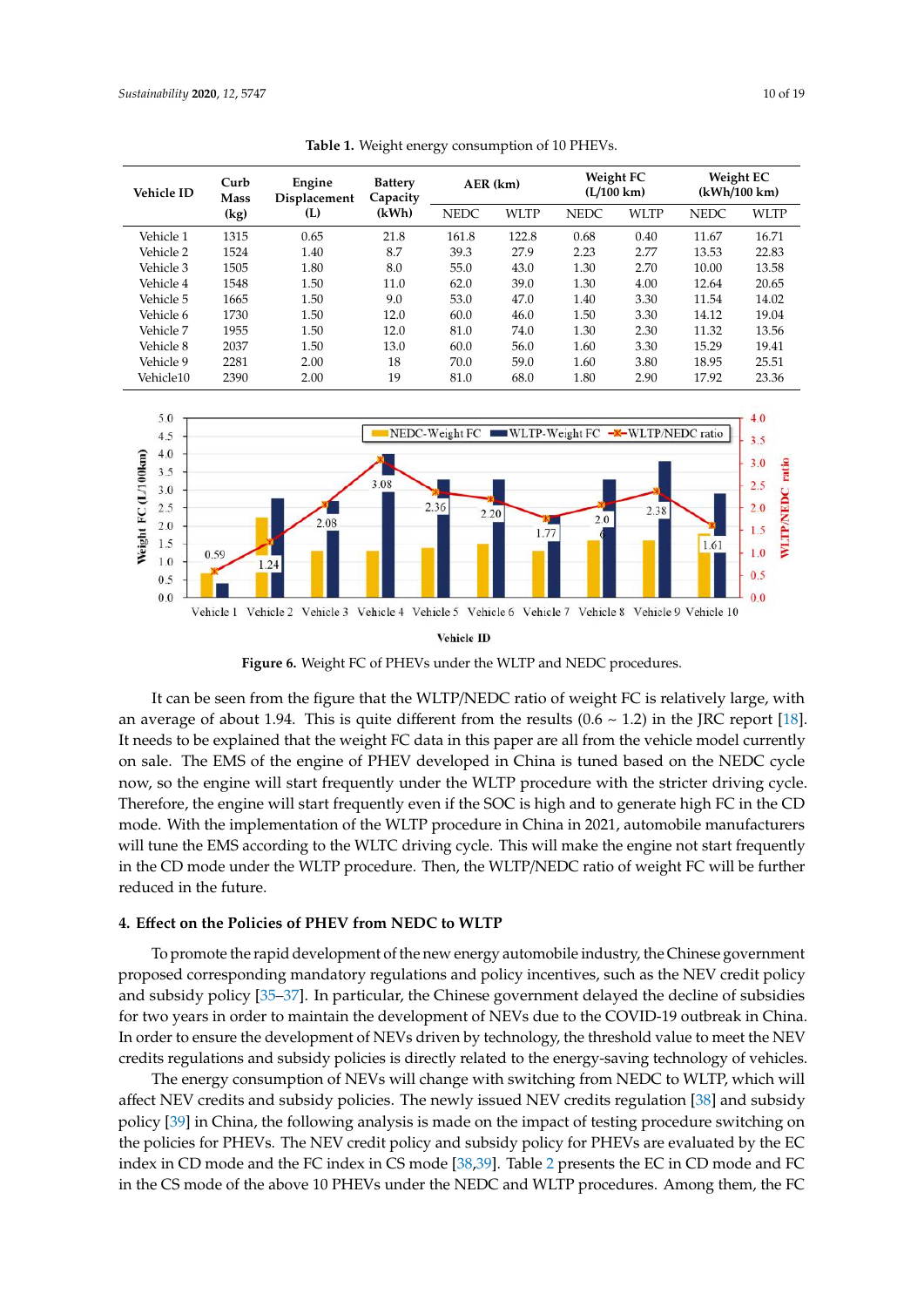in the CS mode of PHEV (Vehicle 3-Vehicle 8) in the China market is not given specific data. So, this paper assumes that the FC in CS mode under the WLTP procedure is 1.2 times of that in the NEDC procedure based on the above research.

| Energy                             | Vehicle ID |                |       |       |       |       |       |       |       |       |
|------------------------------------|------------|----------------|-------|-------|-------|-------|-------|-------|-------|-------|
| Consumption                        | 1          | $\overline{2}$ | 3     | 4     | 5     | 6     | 7     | 8     | 9     | 10    |
| NEDC-CD EC<br>(kWh/100 km)         | 13.47      | 22.14          | 14.55 | 17.74 | 16.98 | 20.00 | 14.81 | 21.67 | 25.71 | 23.46 |
| NEDC-CS FC<br>$(L/100 \text{ km})$ | 6.12       | 5.21           | 4.30  | 4.60  | 4.30  | 5.20  | 5.50  | 5.50  | 6.10  | 7.50  |
| WLTP-CD EC<br>(kWh/100 km)         | 17.75      | 31.18          | 18.60 | 28.21 | 19.15 | 26.09 | 16.22 | 23.21 | 30.51 | 27.91 |
| WLTP-CS FC<br>$(L/100 \text{ km})$ | 6.66       | 5.78           | 5.16  | 5.52  | 5.16  | 6.24  | 6.60  | 6.60  | 7.32  | 9.00  |

<span id="page-10-0"></span>**Table 2.** EC in CD mode and FC in CS mode of different PHEVs under the NEDC and WLTP procedures.

### *4.1. E*ff*ect on the NEV Credit Regulation of PHEV from NEDC to WLTP*

The NEVs credits obtained by PHEV is equal to the basic credit multiplied by the credit multiple. According to the latest NEV credit regulation, the basic credit of PHEV is 1.6, while the credit multiple is determined by the values of the EC in CD mode and the FC in CS mode, which are 1 or 0.5. If the EC in CD mode for PHEV is greater than 135% of the EC targets of the same vehicle type BEV, or the FC in CS mode is greater than 70% of the FC limits for passenger car for the corresponding vehicle type, the credit multiple is 0.5, while the other is 1. The specific calculation is shown in Formula (6):

$$
CR = \begin{cases} \n0.8, \left( \text{if } E_{CD} \ge 135\% \, EC_{target} \text{ or } C_{cs} \ge 70\% \, FC_{limit} \right) \\ \n1.6, \, other \n\end{cases} \tag{6}
$$

where *CR* is the credits that could be obtained by PHEV; *ECtarget* indicates the EC targets for the same vehicle type BEV, which is the function of curb mass, kwh/100 km; *FClimit* is the FC limits for the corresponding vehicle type, which is the function of curb mass, L/100 km.

The NEVs credits distribution for 10 PHEVs under the NEDC procedure is as shown in Figure [7.](#page-11-0) It should be noted that only when the EC in CD mode and the FC in CS mode are lower than the target and limit curves at the same time can one credit multiplier be obtained. It can be seen from the figure that 9 PHEVs can obtain NEVs credits except for vehicle 2 whose AER is less than 50 km. Among them, vehicle 3 and vehicle 9 can only get 0.5 times credit multiplier due to high EC, and the other seven PHEVs can get 1 credit multiplier.

The NEVs credits distribution for 10 PHEVs under the WLTP procedure is as shown in Figure [8.](#page-11-1) It can be seen from the figure that only two PHEVs can obtain one credit multiplier and three PHEVs can obtain a 0.5 credit multiplier after the test procedure is switched from NEDC to WLTP. The remaining five PHEVs could not obtain the NEVs credits. This shows that the switching of the test procedure has a great influence on the NEVs credit acquisition of PHEVs. The reason that five PHEVs cannot obtain NEVs credit is that their AER is less than 50 km under the WLTP procedure. It makes the PHEVs not meet the origin regulatory requirements and not enjoy policy privilege. Therefore, to obtain the NEVs credit of PHEV, the automobile manufacturers need to further increase the total energy of the battery and improve the AER of PHEV in the future. Furthermore, for the PHEV obtaining a 0.5 credit multiplier, the main reason is that the EC is too high, but the FC is still within the technological threshold of the NEV credit policy. It indicates that the influence of switching test procedures on the NEV credit policy for PHEV is higher in CD mode than in CS mode. Thus, the automobile manufacturers need to further consider the energy-saving technology of EC in the future vehicle design, such as the improvement of battery and motor efficiency, the optimization of the battery management system, and the further implementation of vehicle lightweight technology.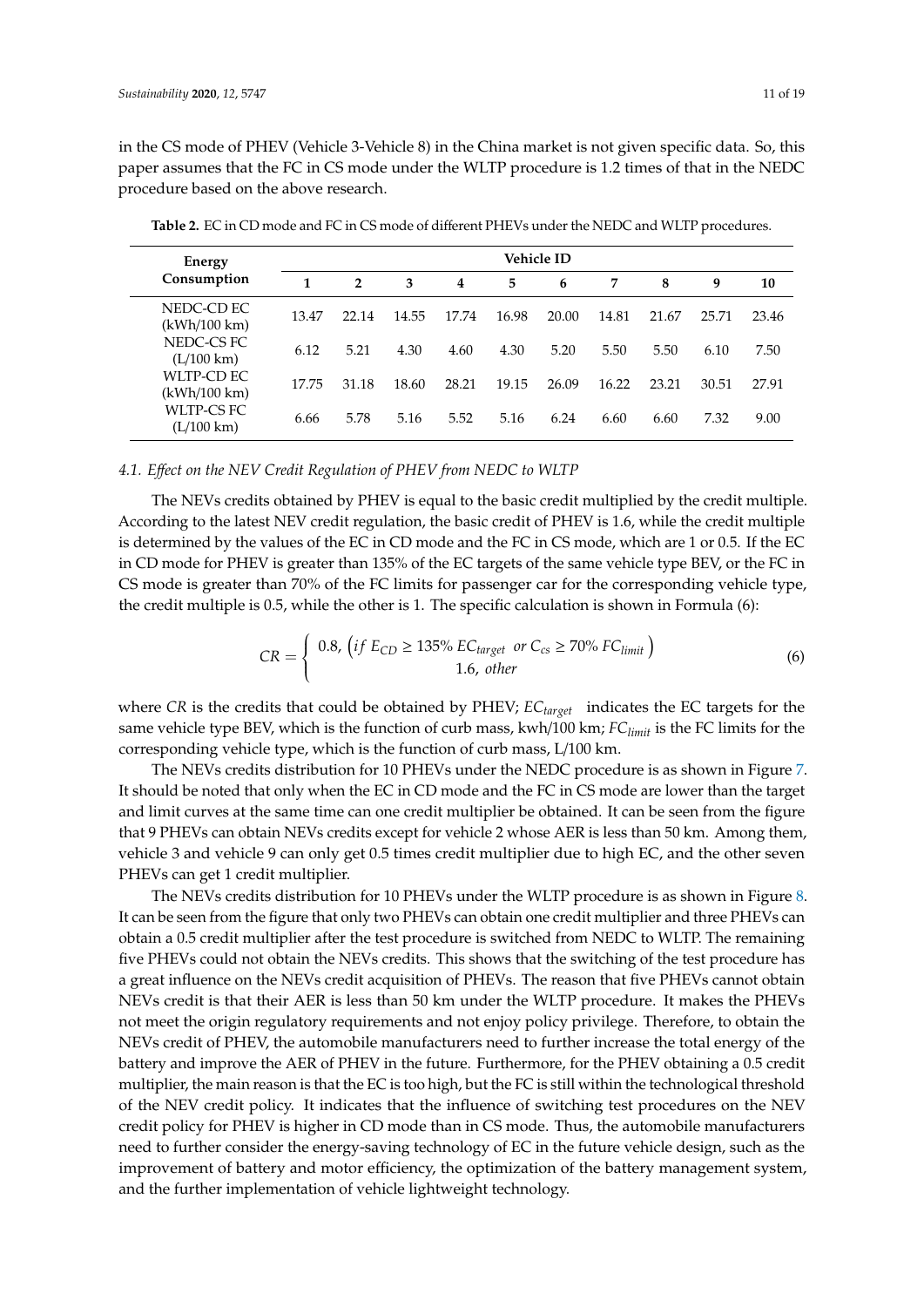<span id="page-11-0"></span>

**Figure 7.** The new energy vehicles (NEVs) credits distribution for 10 PHEVs under the NEDC **Figure 7.** The new energy vehicles (NEVs) credits distribution for 10 PHEVs under the NEDC procedure. Curb mass (kg) vehicle design, such as the improvement of battery and motor efficiency, the optimization of the

 $p_1000$  1300  $1600$  1900  $2200$   $2500$ 

<span id="page-11-1"></span>

**Figure 8.** The NEVs credits distribution for 10 PHEVs under the WLTP procedure. **Figure 8.** The NEVs credits distribution for 10 PHEVs under the WLTP procedure.

# *4.2. Effect on the Subsidy Policy of PHEV from NEDC to WLTP 4.2. E*ff*ect on the Subsidy Policy of PHEV from NEDC to WLTP*

multiplier is related to the AER of PHEV and the FC in CS mode. According to the technological subsidy multiplier is related to the AER of PHEV and the FC in CS mode. According to the thresholds of subsidy policy, the FC in CS mode should be less than 60% compared with the FC limit of thresholds of subsidy policy, the FC in CS mode should be less than 60% compared with the FC innit of the same vehicle type for PHEVs with an AER of less than 80 km under the NEDC procedure. When the ratio is between 55% and 60%, the subsidy multiplier of the subsidy for PHEVs is 0.5. When the ration ratio is is less than 55%, the subsidy multiplier of the subsidy for PHEVs is 1. For PHEVs with AER under the If the ration is less than 55%, the subsidy multiplier of the subsidy for PHEVS is 1. For PHEVS with FIER under the Reflection NEDC procedure greater than or equal to 80 km, the EC in CD mode shall meet the requirements of  $\frac{P}{P}$  are procedure greater than or equal to 80 km, the EC in CD mode procedure greater than or equal to 80 km. the technological threshold for battery electric passenger vehicles in 2019. The specific calculation is  $\Gamma$  $\mathop{\mathrm{shown}}$  in Formula (7): According to the latest NEVs subsidy policy, the basic subsidy of PHEV is 8500 ¥ (RMB). The subsidy

$$
SU = \begin{cases} 8500 * 0.5, & (if 55%FC_{limit} \le C_{CS} < 60\% FC_{limit}) \\ 8500 * 1.0, & (if C_{CS} < 55\% FC_{limit} \text{ or } AER \ge 80 \text{ km}) \end{cases} \tag{7}
$$

where *SU* is the subsidy that PHEV could obtain, ¥ (RMB); *AER* is the all-electric range of PHEV, km.  $T_{\rm eff}$  is shown in 10 PHEVs under the NEDC and WLTP procedure is shown in  $\sim$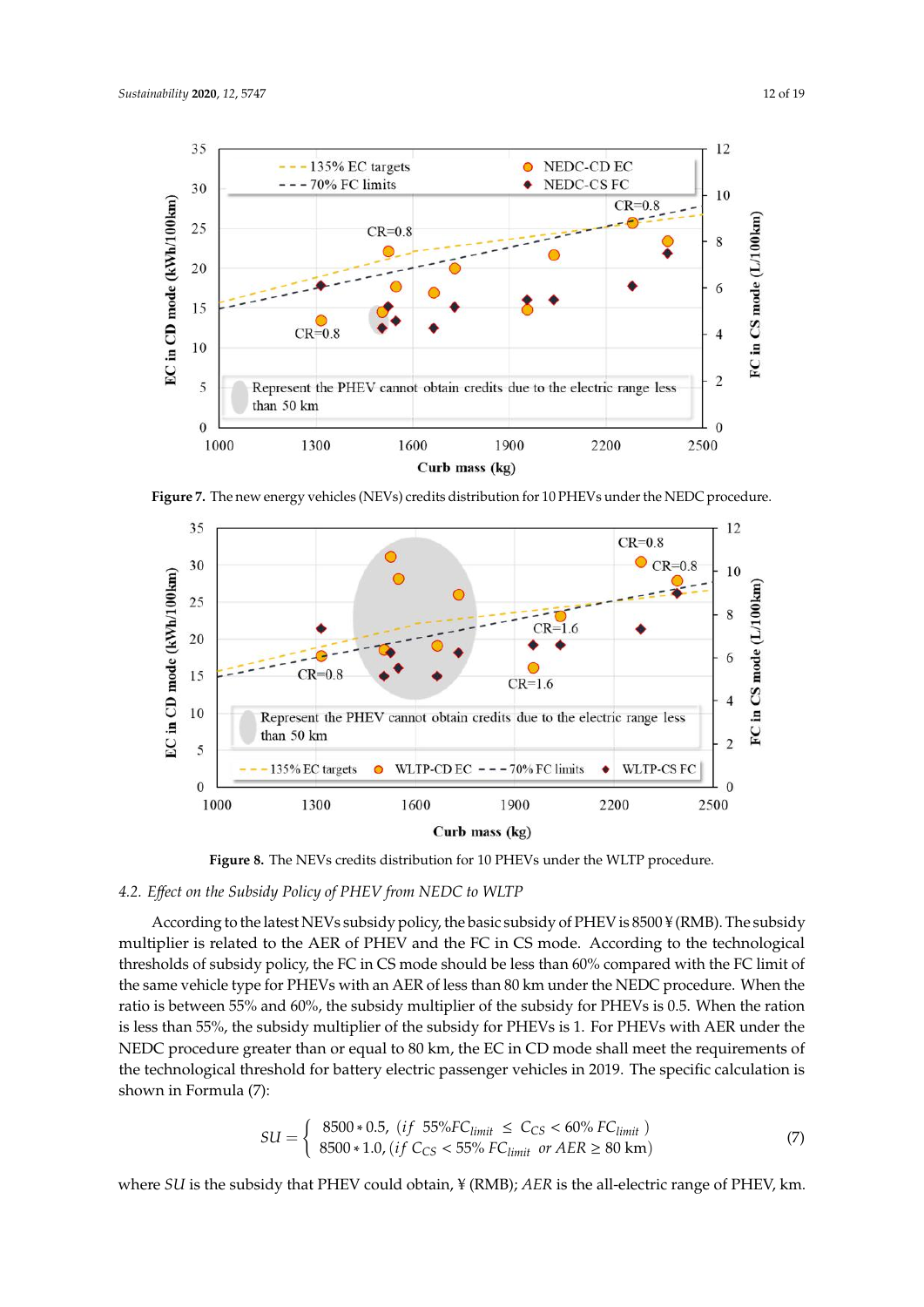The subsidy distribution for 10 PHEVs under the NEDC and WLTP procedure is shown in Figure [9.](#page-12-0) It can be seen from the figure that all vehicles could obtain the one multiplier of subsidy except Vehicle 1 under the NEDC procedure. It should be noted that although the FC in CS mode of Vehicle 10 is within the range of 0.5 multiplier subsidy, it can also obtain 1 multiplier subsidy due to its AER over 80 km (81 km). However, only three PHEVs could obtain 0.5 multiplier subsidies, but no one could obtain one times subsidies when switching from NEDC to WLTP procedure. Five PHEVs could not obtain subsidies because their AER is less than 50 km, which does not meet range requirements for PHEVs in China. Two PHEVs cannot obtain subsidies due to their high FC in CS mode, which is over the FC limits. It can be concluded that the switching of the test procedure has a great impact on the subsidy policy of PHEV. Thus, the automobile manufacturers need to further increase the total energy of the battery and expand the AER to fit the switching from NEDC to WLTP, which is also the strategy commonly used by European automobile manufacturers. Therefore, to obtain more subsidies for PHEV, it is necessary to further develop energy-saving technology based on increasing battery capacity, to reduce the FC in CS mode to the scope of subsidies.

<span id="page-12-0"></span>

**Figure 9.** The subsidy distribution for 10 PHEVs under the NEDC and WLTP procedure. **Figure 9.** The subsidy distribution for 10 PHEVs under the NEDC and WLTP procedure.

NEVs policy and subsidy policy. The main influence comes from two aspects: First, the switching of working conditions makes the AER of PHEV greatly reduced, which does not meet the requirements for the technical specifications of PHEV of the Chinese government, and cannot continue to enjoy the NEV credit and subsidy policies privilege; on the other hand, the switching of test procedures makes the energy consumption of PHEV in CD mode and CS mode increase, so that the PHEV can obtain the corresponding multipliers of the NEV credit and subsidy reduced. In a word, the switch from NEDC to WLTP makes PHEV in a disadvantageous situation in the

However, the Chinese government has always adhered to the development route of PHEV. Although the test procedures are switched, it is not intended to make it difficult for automotive manufacturers to develop PHEV. In order to ensure that PHEV can still meet the requirements of technical specifications and obtain corresponding NEV credits and subsidies after the test procedure switching, the Chinese government has reduced the AER of PHEV to 43 km in the latest technical requirements.

Figure [10](#page-13-0) shows the distribution of NEV credits and subsidies obtained under WLTP after reducing the AER technological specification of PHEVs. It can be seen from Figure [10a](#page-13-0) that three PHEVs can obtain one multiplier NEV credits after the AER of technological requirement is reduced. Moreover, five PHEVs can obtain 0.5 multiplier NEV credits while only two PHEVs cannot obtain NEV credits due to the AER is less than 43 km. Compared to the Figure [8,](#page-11-1) the decrease of AER technological requirement could improve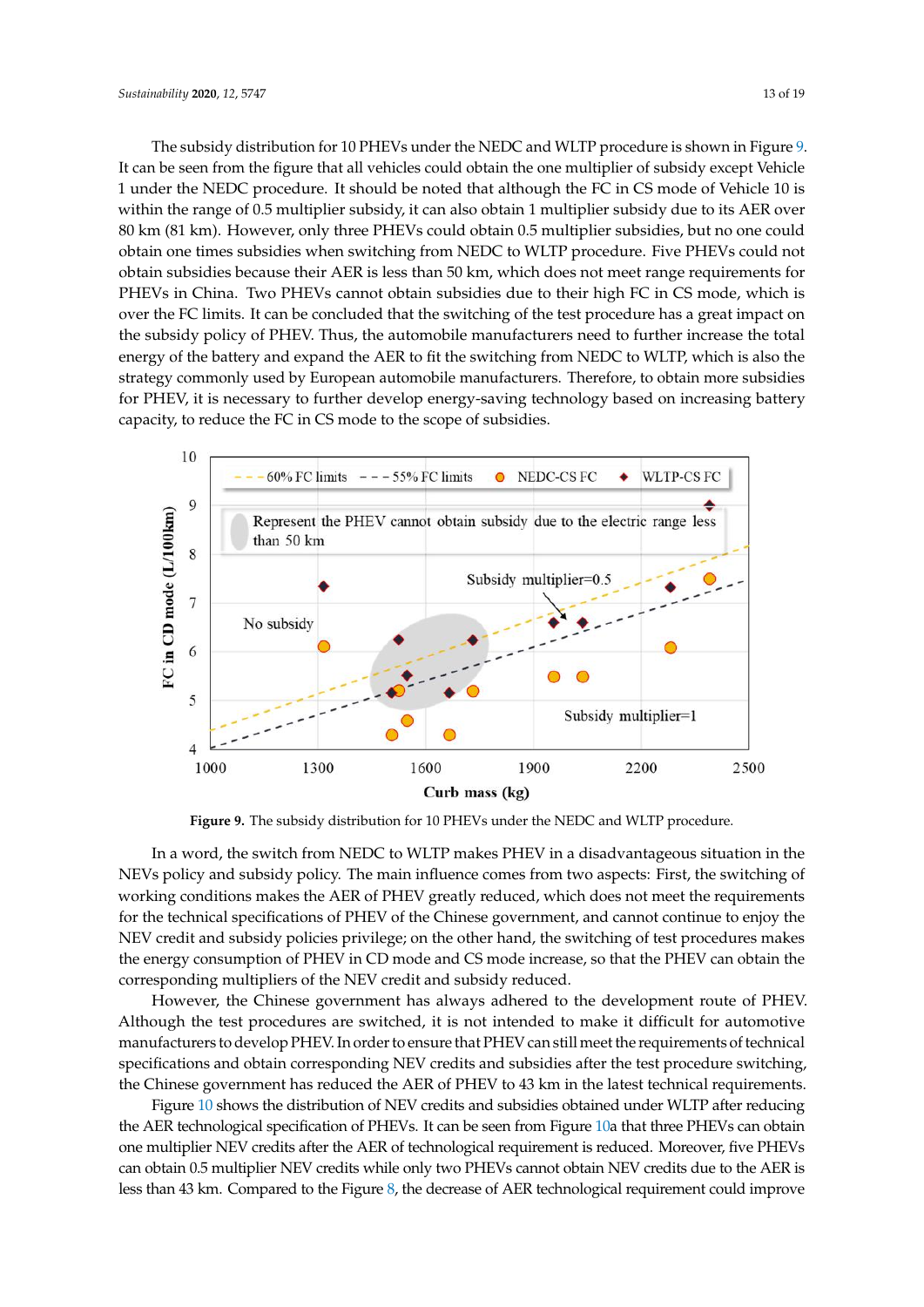the accessibility of NEV credits. Compared with Figure [7,](#page-11-0) the switching of test procedures could not alter the accessibility of NEV credits when the technological requirement of AER reducing to 43 km under the WLTP procedure. However, the increasing of EC and FC in the CD and CS mode under the WLTP procedure could decrease the multiplier of NEV credits compared to NEDC.

<span id="page-13-0"></span>

**Figure 10.** The NEV credits and subsidy distribution for 10 PHEVs under WLTP procedure after **Figure 10.** The NEV credits and subsidy distribution for 10 PHEVs under WLTP procedure after adjusting the all-electric range (AER) to 43 km in Chinese market: (a) NEV credits distribution; (b) subsidy distribution. subsidy distribution.

Meanwhile, it can be seen from Figure [10b](#page-13-0) that six PHEVs can get 0.5 multiplier subsidy under the WLTP procedure after the AER is reduced to 43 km, mainly because the FC in CS mode is too high to meet the technical thresholds of 1 multiplier subsidy. The remaining four PHEVs are not subsidized, of which two are due to the AER less than 43 km, and the other two are due to the FC in CS mode exceeding the threshold value of subsidy, so they are not subsidized. Compared to Figure [9,](#page-12-0) the decrease of AER technological requirement could improve the accessibility of subsidy while the higher FC in CS mode could lead to the lower multiplier subsidy.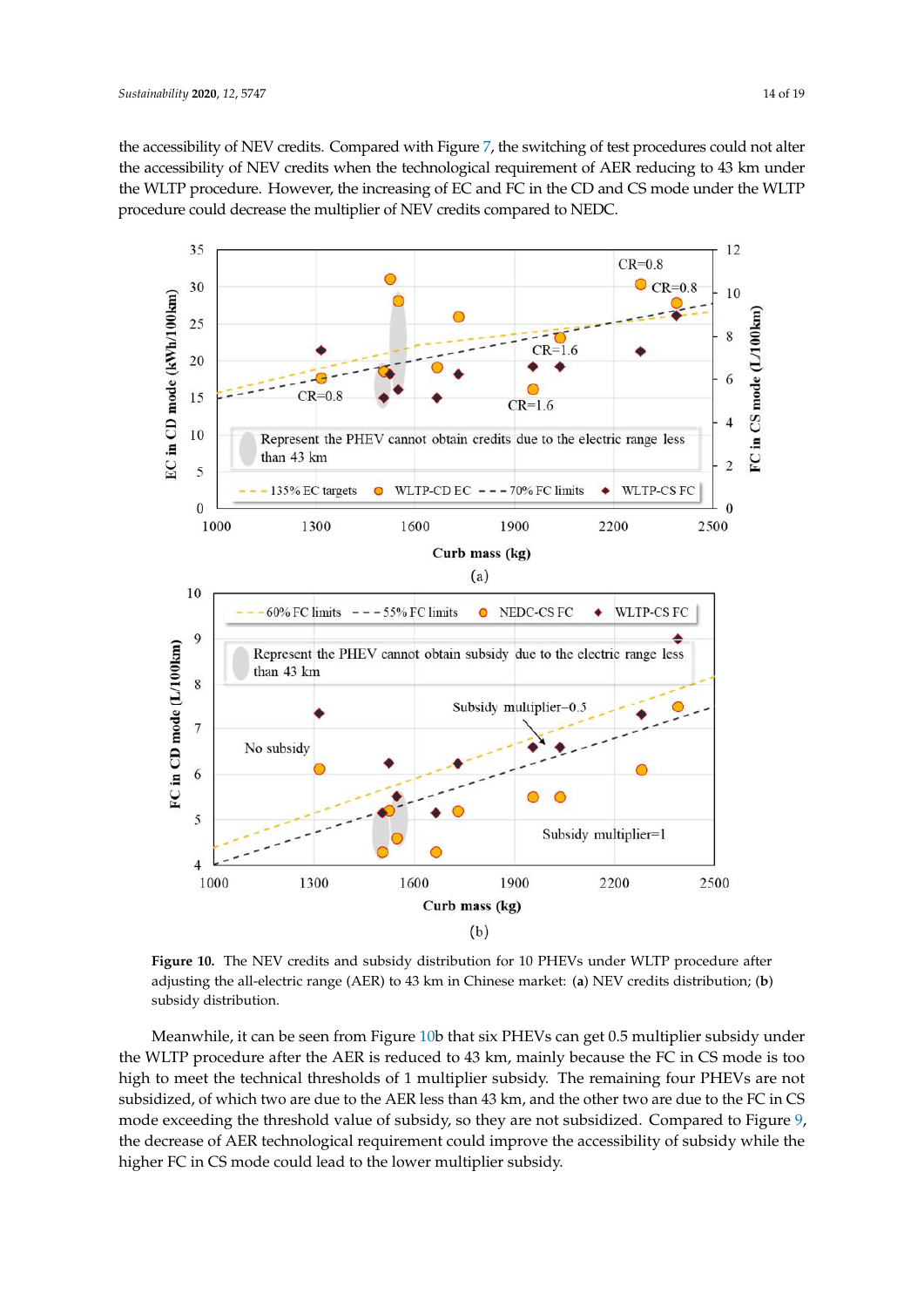This shows that the switching of test procedures has a limited impact on PHEV, which does not affect the availability of NEV credit and subsidies for PHEV with the support of the Chinese government. The switching of test procedure decreases the multipliers of NEV credit and subsidy due to the higher energy consumption. Thus, in order to further obtain the NEV credits and subsidies of PHEV, automobile manufacturers need to carry out the research and development of vehicle energy-saving technology, so as to reduce the EC in CD mode and the FC of CS mode. Therefore, it can be concluded that the switching of test procedure mainly puts forward higher requirements for the energy-saving technology of PHEV, but does not alter the availability of NEV credits and subsidies [\[40\]](#page-18-1).

## **5. Policy Suggestion**

The switching from NEDC to WLTP makes great changes in the energy consumption of PHEV in CD and CS modes to the extent that weight energy consumption, which affects the acquisition of NEV credit and subsidy of PHEVs to a extend. Therefore, to promote the reasonable development of PHEV in China after the test procedure change, the following suggestions are proposed:

First, the switching from NEDC to WLTP procedure increases the energy consumption of PHEV and makes most PHEVs unable to meet the requirements of 50 km AER. The Chinese government has changed the AER of PHEV to 43 km, indicating that the government has not tightened the requirements of PHEV, and the automotive manufacturer does not need to increase the battery to improve AER. However, the EC in CD mode and the FC of CS mode under the WLTP procedure are increased due to the condition switching. If the automotive manufacturers want to reach the corresponding fuel regulations, they need to further develop the energy-saving technology of the whole vehicle.

Secondly, the Chinese government's relaxation of PHEV's AER has little impact on the availability of PHEV's NEV credits and subsidies, so automotive manufacturers should not worry too much. However, with the increase of EC in CD mode and FC in CS mode, PHEV will obtain NEV credit and subsidy multiples. Thus, in order to obtain higher NEV credit and subsidy multiples, automotive manufactures need to research and develop energy-saving technologies of PHEV.

Thirdly, China automotive test cycle (CATC) will be used instead of WLTP to test the energy consumption of PHEVs after 2025. The Chinese government needs to evaluate the effect of the switching from WLTP to CATC in advance to make a smooth transition of PHEV's technical route. At the same time, automotive manufactures should prepare in advance, and develop and design PHEV according to the difference between CATC and WLTP.

Fourthly, China only considers the FC in the energy consumption test of PHEVs at present. In order to reasonably evaluate the energy consumption of PHEV, it is necessary to take the power consumption into account for comprehensive evaluation in the future. Then, the Chinese government should do a good job in policy planning, and automotive manufacturers should be prepared in advance.

#### **6. Conclusions and Prospect**

This paper studies the impact of switching from NEDC to WLTP on energy consumption, NEV credits, and subsidy policies of PHEVs through qualitative analysis and quantitative calculation methods. Firstly, the differences between the NEDC and WLTP procedures for testing energy consumption of PHEVs are qualitatively compared. Secondly, the effect of switching of test procedures on the energy consumption of PHEV is quantitative analysis. Finally, the NEV credit and subsidy changes of PHEVs are analyzed based on the energy consumption analysis after test procedure switching. According to the analysis results, the following conclusions are obtained:

(1) For the testing of PHEVs, the WLTP procedure is stricter in the determination of road load and test mass than those in the NEDC procedure. The weight calculation method for weight EC in the WLTP procedure is stricter than that in the NEDC procedure. The weight calculation method for weight FC in the WLTP procedure is stricter than that in the NEDC procedure for the PHEVs with a short AER. However, with the increase of the AER, the weight energy consumption under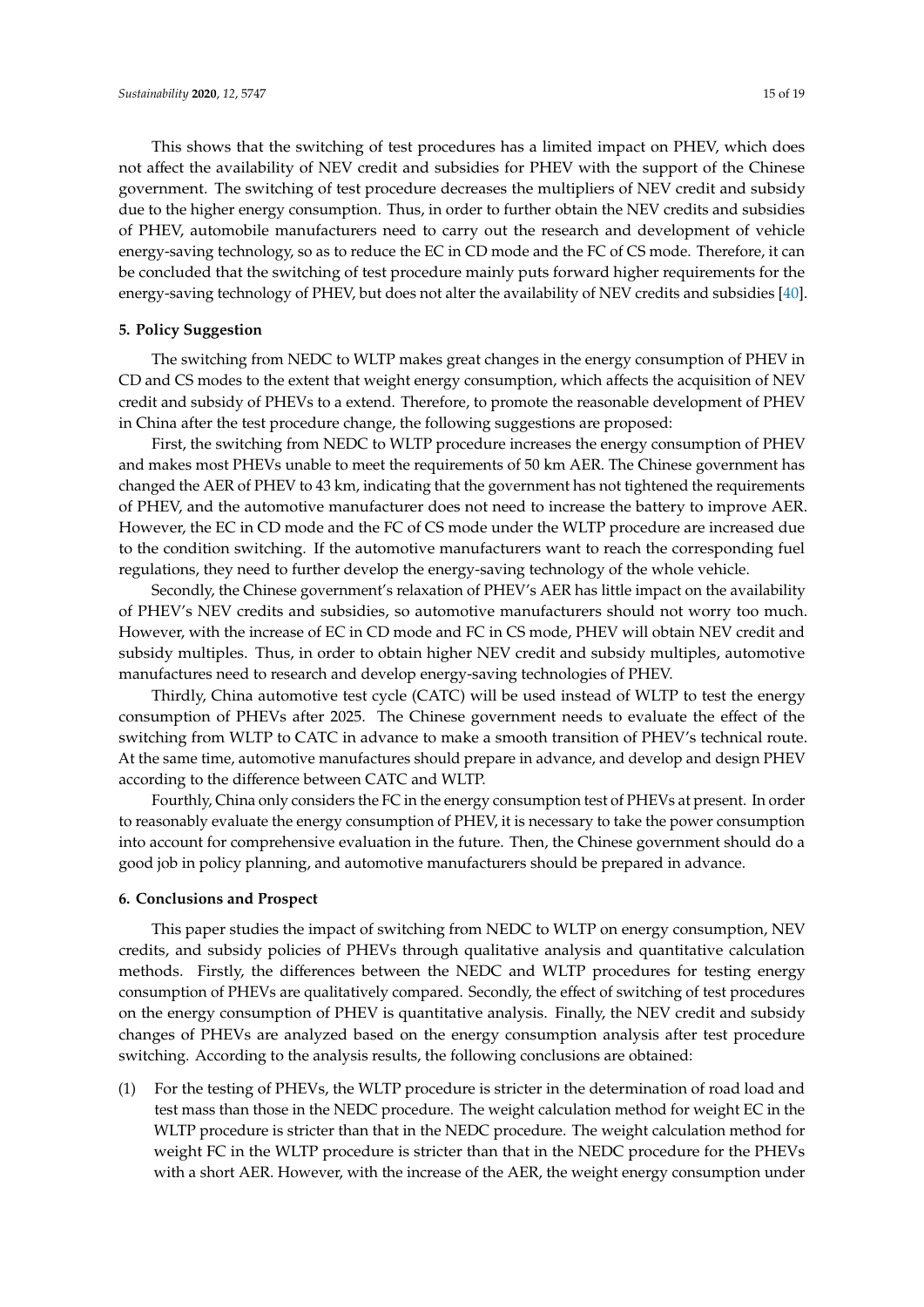the WLTP procedure may be lower than NEDC due to the weight calculation for weight FC in the WLTP procedure friendly to PHEVs with longer AER.

- (2) The EC of PHEV in CD mode under the procedure is about 26% higher than that of NEDC, which greatly reduces the AER in WLTP. The FC in CD mode is related to the adjustment of the engine and the size of battery capacity. The higher the battery capacity, the lower the FC in CD mode. Furthermore, the FC in CS mode under the WLTP procedure is about 20% higher than that of NEDC. Because the EMS of PHEV on sale at present in China is tuned based on the NEDC cycle, not the WLTC cycle, the weight FC ratio of WLTP/NEDC is about 1.94.
- (3) Most PHEVs do not meet the requirement of 50 km driving range due to the switching of test procedures. However, the relaxation of the requirement of 43 km AER under the WLTP procedure by the Chinese government has little impact on the availability of PHEV NEV credits and subsidies. However, the increase of the EC in the CD mode and the FC in CS mode have a great impact on the NEV credit multiple and subsidy multiple that PHEV can obtain. Therefore, automobile manufacturers need to further increase the research and development of vehicle energy-saving technology to obtain higher NEV credits and subsidies in the future.
- (4) The Chinese government has reduced the technical specifications to 43 km of PHEV's AER under the WLTP procedure mainly for improving PHEV in term of the energy-saving technology after test procedure switching.

This paper only analyzes the differences between NEDC and WLTP procedures for testing energy consumption and to explore the effect of switching of test procedures on the NEV credits and subsidies for PHEV. However, it fails to give how to choose the power assembly of engine, battery, and motor to reduce the energy consumption of PHEV under the WLTP procedure to obtain more NEVs credit and subsidies. Moreover, the design value of the AER of PHEV under the WLTP procedure as well as the specific improvement measures of NEV credits and subsidy policies are not studied. Therefore, the battery and engine sizes of PHEV will be studied based on the WLTP procedure, and then evaluate the reasonability of NEV credit and subsidy policies based on the abovementioned study in the future work.

**Author Contributions:** Conceptualization, X.L., F.Z., and Z.L.; methodology, X.L. and Z.L.; software, X.L.; validation, X.L. and K.C.; formal analysis, K.C.; investigation, X.L.; resources, X.L.; data curation, X.L.; writing—original draft preparation, X.L., Z.L., and K.C.; writing—review and editing, Z.L. and H.H.; visualization, X.L.; supervision, A.A.A. and H.B.; project administration, F.Z. and Z.L.; funding acquisition, Z.L.; A.A.A., and H.B.. All authors have read and agreed to the published version of the manuscript.

**Funding:** This study is supported by the National Natural Science Foundation of China (U1764265, 71774100, 71690241) and the Chinese Academy of Engineering (2019-XZ-55-01-01).

**Acknowledgments:** The authors would like to thank Saudi Aramco for generous financial support, and Xing He for discussions. The authors would like to thank the anonymous reviewers for their reviews and comments.

**Conflicts of Interest:** The authors declare no conflict of interest.

#### **Abbreviations**

| NEDC    | New European Driving Cycle                         |
|---------|----------------------------------------------------|
| WLTP    | Worldwide Harmonized Light Vehicles Test Procedure |
| WLTC    | Worldwide Harmonized Light Vehicles Test Cycle     |
| CATC    | China Automotive Test Cycle                        |
| PHEV    | Plug-in Hybrid Electric Vehicles                   |
| AER     | All-electric Range                                 |
| EAER    | Equivalent All-electric Range                      |
| CD mode | Charge-Depleting mode                              |
| CS mode | Charge-Sustaining mode                             |
|         |                                                    |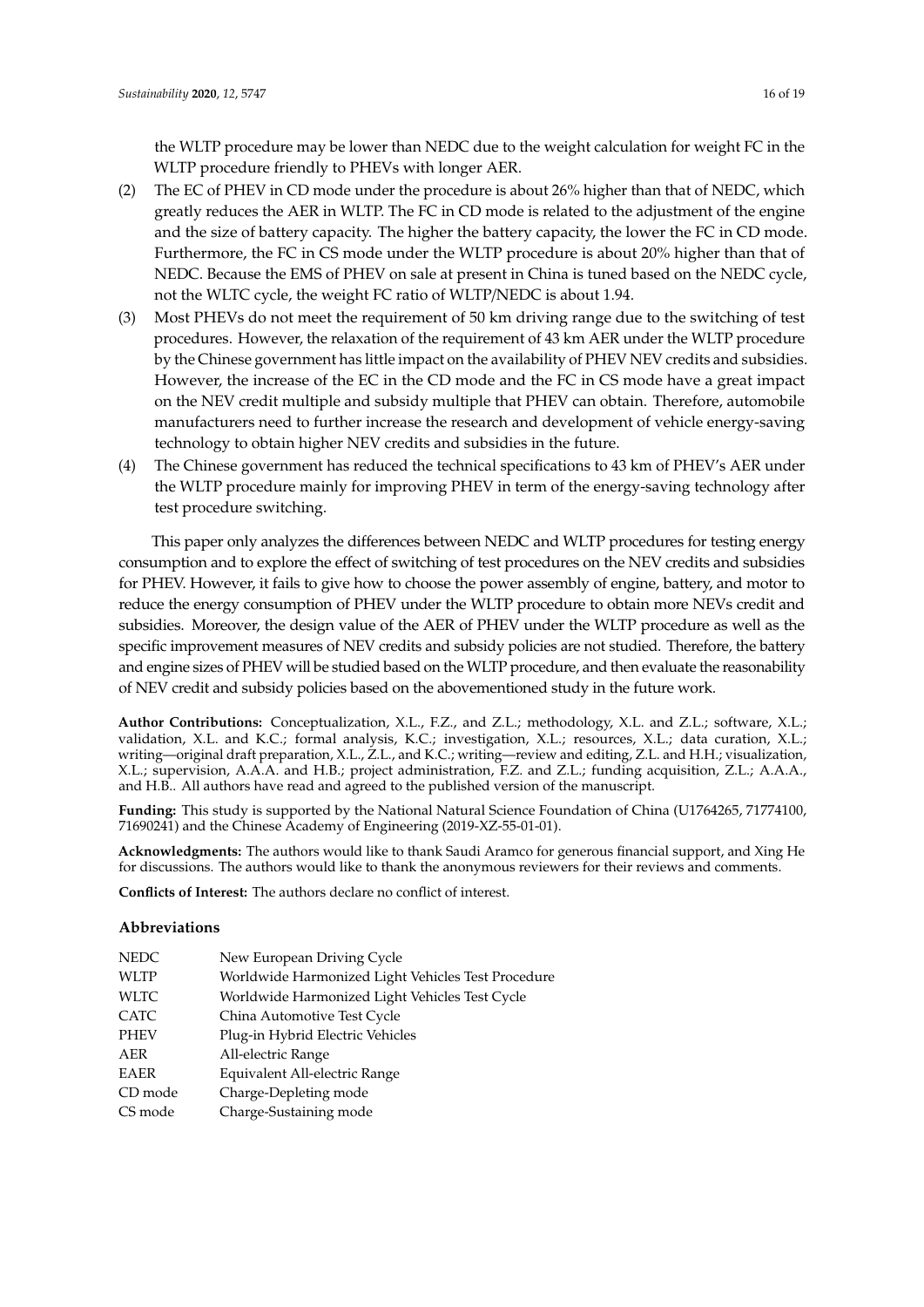| <b>NEV</b>  | New Energy Vehicle                            |
|-------------|-----------------------------------------------|
| <b>BEV</b>  | <b>Battery Electric Vehicle</b>               |
| <b>ICEV</b> | <b>Internal Combustion Engine Vehicles</b>    |
| <b>SOC</b>  | State of Charge                               |
| <b>EMS</b>  | <b>Engine Management System</b>               |
| <b>RPM</b>  | <b>Revolutions Per Minute</b>                 |
| EC          | Electricity consumption                       |
| FC          | <b>Fuel Consumption</b>                       |
| <b>IRC</b>  | <b>Joint Research Centre</b>                  |
| CATRC       | China Automotive Technology & Research Center |

#### **References**

- <span id="page-16-0"></span>1. Chen, K.; Zhao, F.; Hao, H.; Liu, Z. Synergistic Impacts of China's Subsidy Policy and New Energy Vehicle Credit Regulation on the Technological Development of Battery Electric Vehicles. *Energies* **2018**, *11*, 3193. [\[CrossRef\]](http://dx.doi.org/10.3390/en11113193)
- 2. Hao, H.; Cheng, X.; Liu, Z.; Zhao, F. Electric vehicles for greenhouse gas reduction in China: A cost-effectiveness analysis. *Transp. Res. Part D Transp. Environ.* **2017**, *56*, 68–84. [\[CrossRef\]](http://dx.doi.org/10.1016/j.trd.2017.07.025)
- <span id="page-16-1"></span>3. Hao, H.; Wang, S.; Liu, Z.; Zhao, F. Impact of China's CAFC standards on light-weighting strategy of automotive manufacturers. In Proceedings of the 2015 China Society of Automotive Engineers, Shanghai, China, 27 October 2015.
- <span id="page-16-2"></span>4. Ministry of Industry and Information Technology of People's Republic of China. Regulations and Policies of the Energy-Efficient and New Energy Vehicle. Available online: http://[www.miit.gov.cn](http://www.miit.gov.cn/n1146285/n1146352/n3054355/n3057585/n3057592/index.html)/n1146285/n1146352/ n3054355/n3057585/n3057592/[index.html](http://www.miit.gov.cn/n1146285/n1146352/n3054355/n3057585/n3057592/index.html) (accessed on 25 December 2016).
- <span id="page-16-3"></span>5. Wang, S.; Chen, K.; Zhao, F.; Hao, H. Technology pathways for complying with Corporate Average Fuel Consumption regulations up to 2030: A case study of China. *Appl. Energy* **2019**, *241*, 257–277. [\[CrossRef\]](http://dx.doi.org/10.1016/j.apenergy.2019.03.092)
- <span id="page-16-4"></span>6. SAE-China. *Technology Roadmap for Energy-Saving and New Energy Vehicles*; Chinese Society of Automotive Engineers: Beijing, China, 2016.
- <span id="page-16-5"></span>7. Liu, Z.; Hao, H.; Cheng, X.; Zhao, F. Critical issues of energy efficient and new energy vehicles development in China. *Energy Policy* **2018**, *115*, 92–97. [\[CrossRef\]](http://dx.doi.org/10.1016/j.enpol.2018.01.006)
- <span id="page-16-6"></span>8. Zhao, F.; Hao, H.; Liu, Z. Technology strategy to meet China's 5 L/100 km fuel consumption target for passenger vehicles in 2020. *Clean Technol. Environ. Policy* **2015**, *18*, 7–15. [\[CrossRef\]](http://dx.doi.org/10.1007/s10098-015-1019-5)
- <span id="page-16-7"></span>9. Weiss, M.; Zerfass, A.; Helmers, E. Fully electric and plug-in hybrid cars–An analysis of learning rates, user costs, and costs for mitigating CO2 and air pollutant emissions. *J. Clean Prod.* **2019**, *212*, 1478–1489. [\[CrossRef\]](http://dx.doi.org/10.1016/j.jclepro.2018.12.019) [\[PubMed\]](http://www.ncbi.nlm.nih.gov/pubmed/30828137)
- 10. Badin, F. Energy efficiency evaluation of a Plug-in hybrid vehicle under European procedure, world harmonized procedure and actual use. *World Electr. Veh. J.* **2015**, *7*, 475–488. [\[CrossRef\]](http://dx.doi.org/10.3390/wevj7030475)
- <span id="page-16-8"></span>11. Ahmadian, A. A Review on Plug-in Electric Vehicles: Introduction, Current Status, and Load Modeling Techniques. *J. Mod. Power Syst. Clean Energy* **2020**, *8*, 412–425. [\[CrossRef\]](http://dx.doi.org/10.35833/MPCE.2018.000802)
- <span id="page-16-9"></span>12. Singh, K.V.; Bansal, H.O.; Singh, D. A comprehensive review on hybrid electric vehicles: Architectures and components. *J. Mod. Transp.* **2019**, *27*, 77–107. [\[CrossRef\]](http://dx.doi.org/10.1007/s40534-019-0184-3)
- <span id="page-16-10"></span>13. Shams-Zahraei, M. A Study on Plug-in Hybrid Electic Vehicles. In Proceedings of the 2009 IEEE Region 10 Conference, Singapore, 23–26 November 2009; pp. 1–5.
- <span id="page-16-11"></span>14. Li, M.; Peng, W.; Yan, F. An investigation into the comprehensive evaluation method of the energy consumption of PHEV. *Automot. Eng.* **2014**, *8*, 919–922.
- <span id="page-16-12"></span>15. Cubito, C.; Millo, F.; Boccardo, G.; Di Pierro, G.; Ciuffo, B.; Fontaras, G.; Serra, S.; Garcia, M.O.; Trentadue, G. Impact of Different Driving Cycles and Operating Conditions on CO<sub>2</sub> Emissions and Energy Management Strategies of a Euro-6 Hybrid Electric Vehicle. *Energies* **2017**, *10*, 1590. [\[CrossRef\]](http://dx.doi.org/10.3390/en10101590)
- <span id="page-16-13"></span>16. Pavlovic, J.; Tansini, A.; Fontaras, G.; Ciuffo, B.; Otura, M.G.; Trentadue, G.; Suarez-Bertoa, R.; Millo, F. *The Impact of WLTP on the O*ffi*cial Fuel Consumption and Electric Range of Plug-in Hybrid Electric Vehicles in Europe*; SAE: Warrendale, PA, USA, 2017.
- <span id="page-16-14"></span>17. Tsiakmakis, S.; Fontaras, G.; Ciuffo, B.; Samaras, Z. A simulation-based methodology for quantifying European passenger car fleet CO<sup>2</sup> emissions. *Appl. Energy* **2017**, *199*, 447–465. [\[CrossRef\]](http://dx.doi.org/10.1016/j.apenergy.2017.04.045)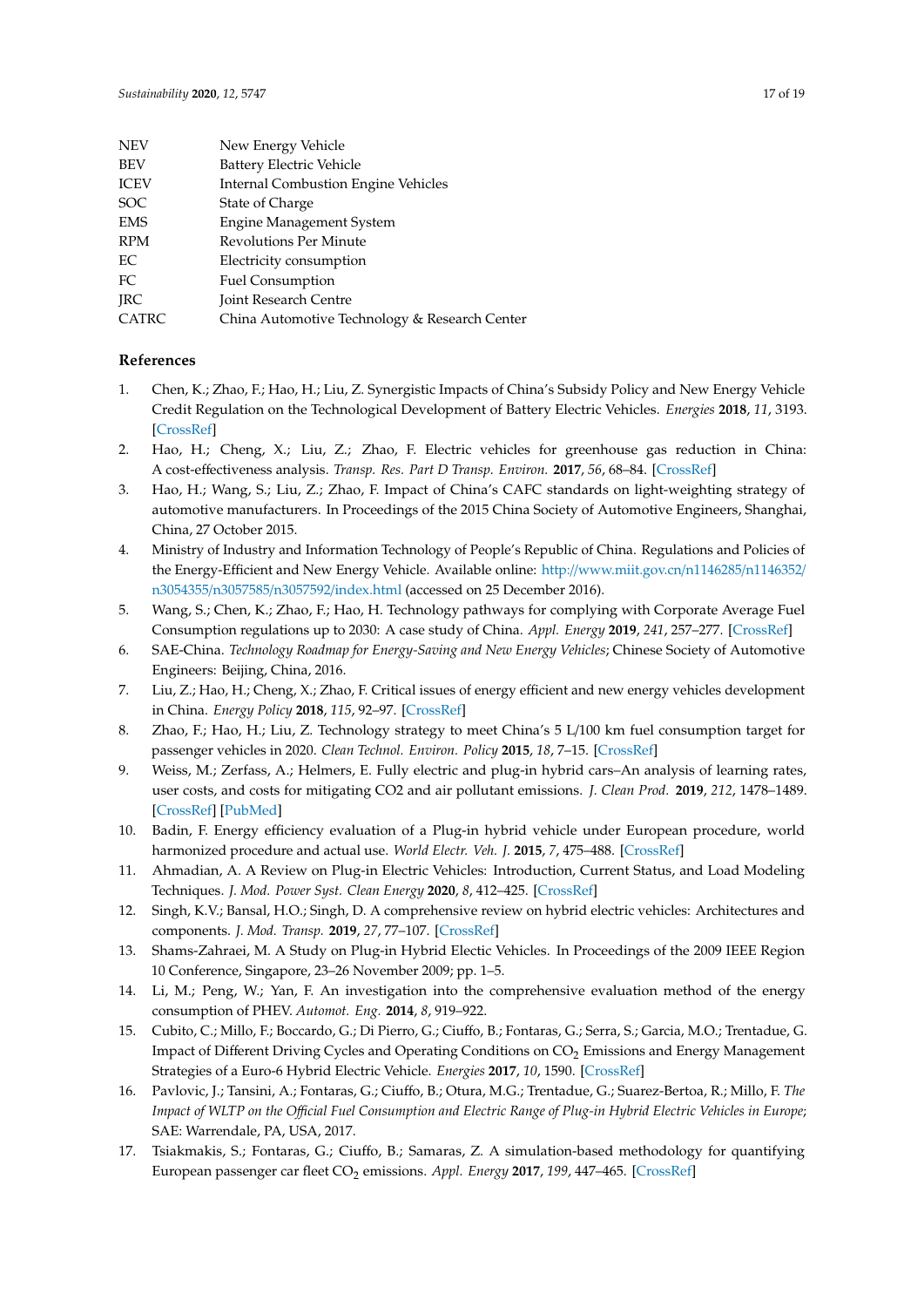- <span id="page-17-0"></span>18. Tsiakmakis, S.; Fontaras, G.; Cubito, C.; Pavlovic, J.; Anagnostopoulos, K.; Ciuffo, B. *From NEDC to WLTP: E*ff*ect on the Type-Approval CO<sup>2</sup> Emissions of Light-Duty Vehicles*; Publications Office of the European Union: Brussels, Belgium, 2017; p. 50.
- <span id="page-17-1"></span>19. Solouk, A.; Kapadia, J.; Masterson, B.; Shakiba-herfeh, M. *Impacts of WLTP Test Procedure on Fuel Consumption Estimation of Common Electrified Powertrains*; SAE: Warrendale, PA, USA, 2019.
- <span id="page-17-2"></span>20. Pavlovic, J.; Ciuffo, B.; Fontaras, G.; Valverde, V.; Marotta, A. How much difference in type-approval CO2 emissions from passenger cars in Europe can be expected from changing to the new test procedure (NEDC vs. WLTP)? *Transp. Res. Part A Policy Pract.* **2018**, *111*, 136–147. [\[CrossRef\]](http://dx.doi.org/10.1016/j.tra.2018.02.002)
- <span id="page-17-3"></span>21. GB/T 19753-2019. Test Methods for Energy Consumption of Light-Duty Hybrid Electric Vehicles. 2019. Available online: http://[www.catarc.org.cn](http://www.catarc.org.cn/StandardRevision/detail/1472.html)/StandardRevision/detail/1472.html (accessed on 23 September 2019).
- <span id="page-17-4"></span>22. Zhang, P.; Wang, X.; Tang, H. Analysis and comparison of Vehicle Sliding Resistance Based on CHINA 5 and CHINA 6. *Automible Applied Technol.* **2018**, *17*, 152–153.
- <span id="page-17-5"></span>23. Kim, N.; Moawad, A.; Shidore, N.; Rousseau, A. Fuel Consumption and Cost Potential of Different Plug-In Hybrid Vehicle Architectures. *SAE Int. J. Altern. Powertrains* **2015**, *4*, 88–99. [\[CrossRef\]](http://dx.doi.org/10.4271/2015-01-1160)
- <span id="page-17-6"></span>24. Marotta, A.; Pavlovic, J.; Ciuffo, B.; Serra, S.; Fontaras, G. Gaseous Emissions from Light-Duty Vehicles: Moving from NEDC to the New WLTP Test Procedure. *Environ. Sci. Technol.* **2015**, *49*, 8315–8322. [\[CrossRef\]](http://dx.doi.org/10.1021/acs.est.5b01364)
- <span id="page-17-7"></span>25. Guo, Q.; Zhao, D.; Chen, P. Comparison of WLTC & NEDC and Preliminary Study of Their Impact on Automobile Fuel Consumption. *Chin. J. Automot. Eng.* **2017**, *7*, 196–204.
- <span id="page-17-8"></span>26. Jon, A.; John, M.; Cecile, F.; Dirk, B.; Simon, D.V.; Matthew, H.; Matthew, K.; Jonathon, M. On-Road and Chassis Dynamometer Evaluations of Emissions from Two Euro 6 Diesel Vehicles. *SAE Int. J. Fuels Lubr.* **2014**, *7*, 919–934.
- 27. Bielaczyc, P.; Woodburn, J.; Szczotka, A. In Exhaust Emissions of Gaseous and Solid Pollutants Measured over the NEDC, FTP-75 and WLTC Chassis Dynamometer Driving Cycles. In Proceedings of the SAE 2016 World Congress and Exhibition, Detroit, MI, USA, 12–14 April 2016.
- 28. Bielaczyc, P.; Woodburn, J.; Szczotka, A. *A Comparison of Carbon Dioxide Exhaust Emissions and Fuel Consumption for Vehicles Tested over the NEDC, FTP-75 and WLTC Chassis Dynamometer Test Cycles*; SAE: Warrendale, PA, USA, 2015.
- <span id="page-17-9"></span>29. Pavlovic, J.; Marotta, A.; Ciuffo, B. CO<sub>2</sub> emissions and energy demands of vehicles tested under the NEDC and the new WLTP type approval test procedures. *Appl. Energy* **2016**, *177*, 661–670. [\[CrossRef\]](http://dx.doi.org/10.1016/j.apenergy.2016.05.110)
- <span id="page-17-10"></span>30. GB/T 19753-2013. Test Methods for Energy Consumption of Light-Duty Hybrid Electric Vehicles. 2013. Available online: http://std.samr.gov.cn/gb/search/gbDetailed?id=[71F772D7EDD0D3A7E05397BE0A0AB82A](http://std.samr.gov.cn/gb/search/gbDetailed?id=71F772D7EDD0D3A7E05397BE0A0AB82A) (accessed on 23 December 2013).
- <span id="page-17-11"></span>31. Paffumi, E.; De Gennaro, M.; Martini, G. Alternative utility factor versus the SAE J2841 standard method for PHEV and BEV applications. *Transp. Policy* **2018**, *68*, 80–97. [\[CrossRef\]](http://dx.doi.org/10.1016/j.tranpol.2018.02.014)
- <span id="page-17-12"></span>32. ICCT (The International Council On Clean Transportation). *How to Measure Fuel Consumption and CO2 Emission of Plug-in Hybrid Vehicles, Today and in the Future*; ICCT: San Francisco, CA, USA, 2017.
- <span id="page-17-13"></span>33. Goebel, D.; Plötz, P. Machine learning estimates of plug-in hybrid electric vehicle utility factors. *Transp. Res. Part D Transp. Environ.* **2019**, *72*, 36–46. [\[CrossRef\]](http://dx.doi.org/10.1016/j.trd.2019.04.008)
- <span id="page-17-14"></span>34. National Technical Committee of Auto Standardization. Draft for Consultation on Technical Conditions of Plug-in Hybrid Electric Passenger Vehicles, 2019. Available online: http://[www.catarc.org.cn](http://www.catarc.org.cn/StandardRevision/detail/1471.html)/ [StandardRevision](http://www.catarc.org.cn/StandardRevision/detail/1471.html)/detail/1471.html (accessed on 23 September 2019).
- <span id="page-17-15"></span>35. Wang, S.; Zhao, F.; Liu, Z.; Hao, H. Impacts of a super credit policy on electric vehicle penetration and compliance with China's Corporate Average Fuel Consumption regulation. *Energy* **2018**, *155*, 746–762. [\[CrossRef\]](http://dx.doi.org/10.1016/j.energy.2018.05.042)
- 36. Zhao, F.; Chen, K.; Hao, H.; Wang, S.; Liu, Z. Technology development for electric vehicles under new energy vehicle credit regulation in China: Scenarios through 2030. *Clean Technol. Environ. Policy* **2018**, *21*, 275–289. [\[CrossRef\]](http://dx.doi.org/10.1007/s10098-018-1635-y)
- <span id="page-17-16"></span>37. Hao, H.; Ou, X.; Du, J.; Wang, H.; Ouyang, M. China's electric vehicle subsidy scheme: Rationale and impacts. *Energy Policy* **2014**, *73*, 722–732. [\[CrossRef\]](http://dx.doi.org/10.1016/j.enpol.2014.05.022)
- <span id="page-17-17"></span>38. Ministry of Industry and Information Technology of People's Republic of China. Amendments to the Measures for Parallel Management of Average Fuel Consumption of Passenger Vehicle Enterprises and Points of New Energy Vehicles (Draft for Comments), 2019. Available online: http://[www.miit.gov.cn](http://www.miit.gov.cn/n1146285/n1146352/n3054355/n3057585/n3057592/c7027601/content.html)/n1146285/ n1146352/n3054355/n3057585/n3057592/c7027601/[content.html](http://www.miit.gov.cn/n1146285/n1146352/n3054355/n3057585/n3057592/c7027601/content.html) (accessed on 9 June 2019).